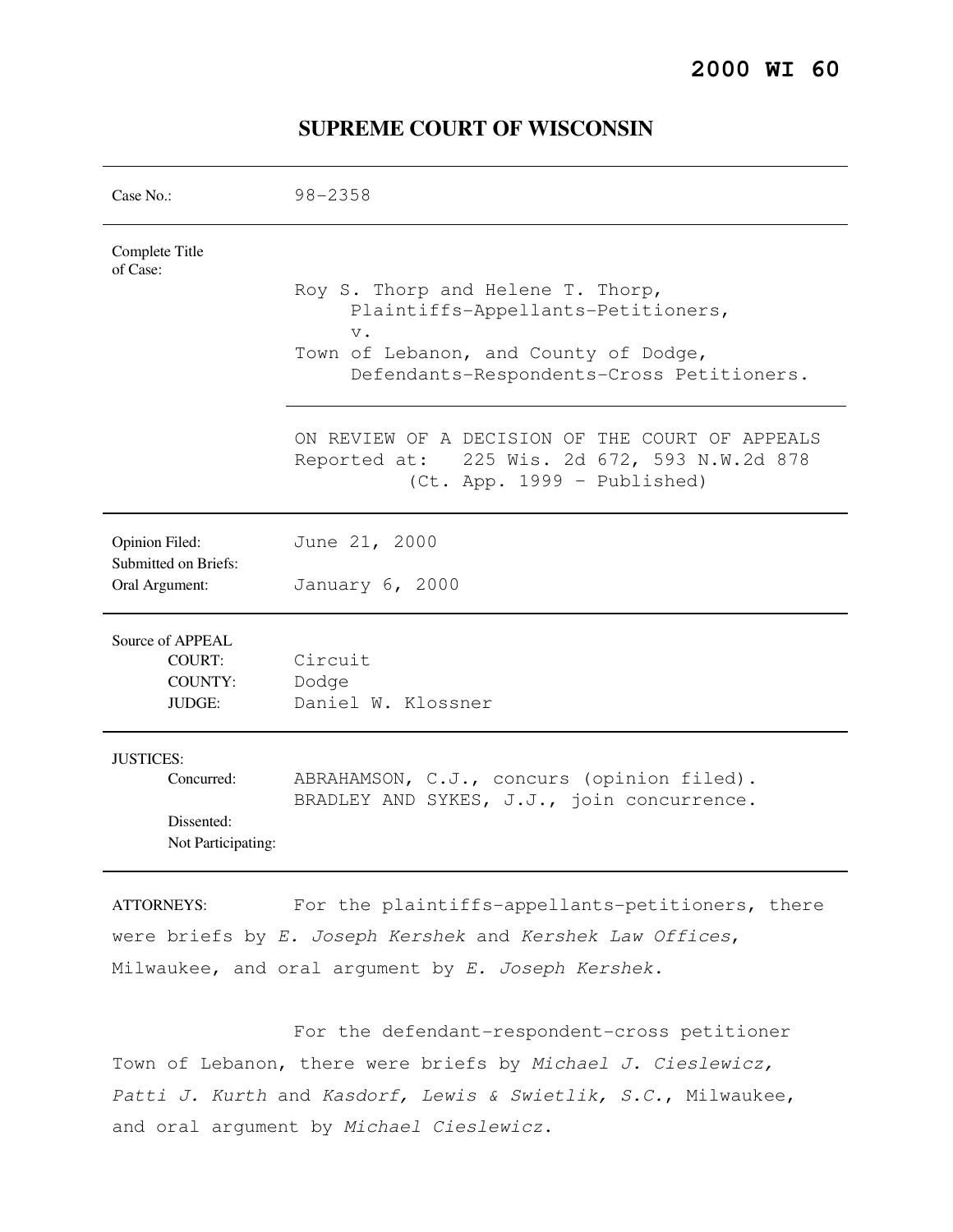For the defendant-respondent-cross petitioner Dodge County, there were briefs by John M. Moore, W. Scott McAndrew, Sheila M. Sullivan and Bell, Gierhart & Moore, S.C., Madison, and oral argument by W. Scott McAndrew.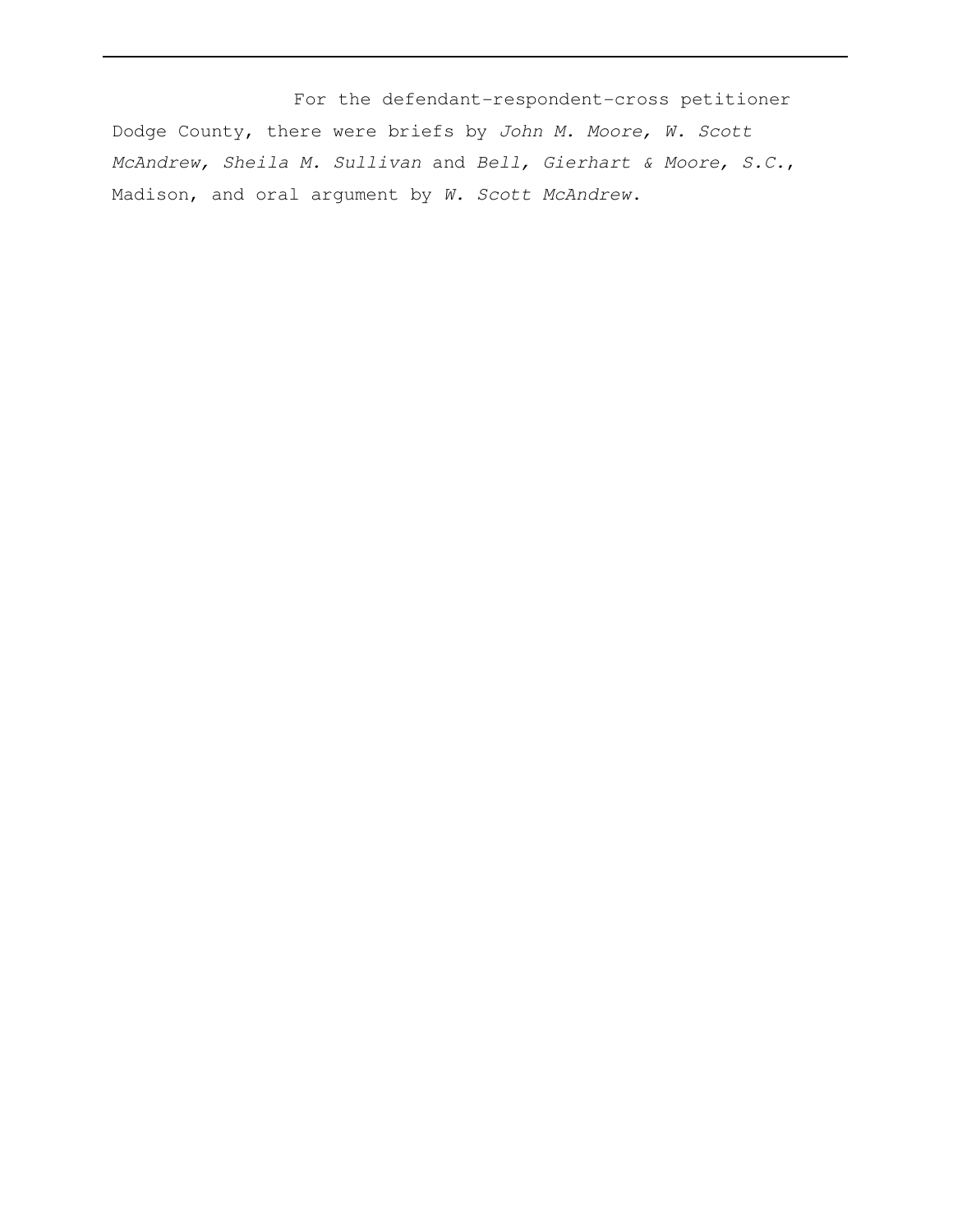# **2000 WI 60**

#### NOTICE

**This opinion is subject to further editing and modification. The final version will appear in the bound volume of the official reports.** 

No. 98-2358

STATE OF WISCONSIN  $\cdot$  is the supprement of the SUPREME COURT

# **FILED**

JUN 21, 2000

Cornelia G. Clark Clerk of Supreme Court Madison, WI

v.

e<br>S

Town of Lebanon, and County of Dodge,

Roy S. Thorp and Helene T. Thorp,

Petitioners,

 Defendants-Respondents- Cross Petitioners.

Plaintiffs-Appellants-

REVIEW of a decision of the Court of Appeals. Affirmed.

¶1 N. PATRICK CROOKS, J. Petitioners, Roy S. Thorp and Helene T. Thorp, seek review of a published court of appeals decision,<sup>1</sup> which affirmed in part and reversed in part a Dodge County Circuit Court order granting summary judgment. The circuit court granted summary judgment to the Town of Lebanon ("the Town") and the County of Dodge ("the County") in an action brought by the Thorps when the Town and the County failed to rezone the Thorps' property back to a rural development zoning

 $1$  Thorp v. Town of Lebanon and County of Dodge, 225 Wis. 2d 672, 593 N.W.2d 878 (Ct. App. 1999).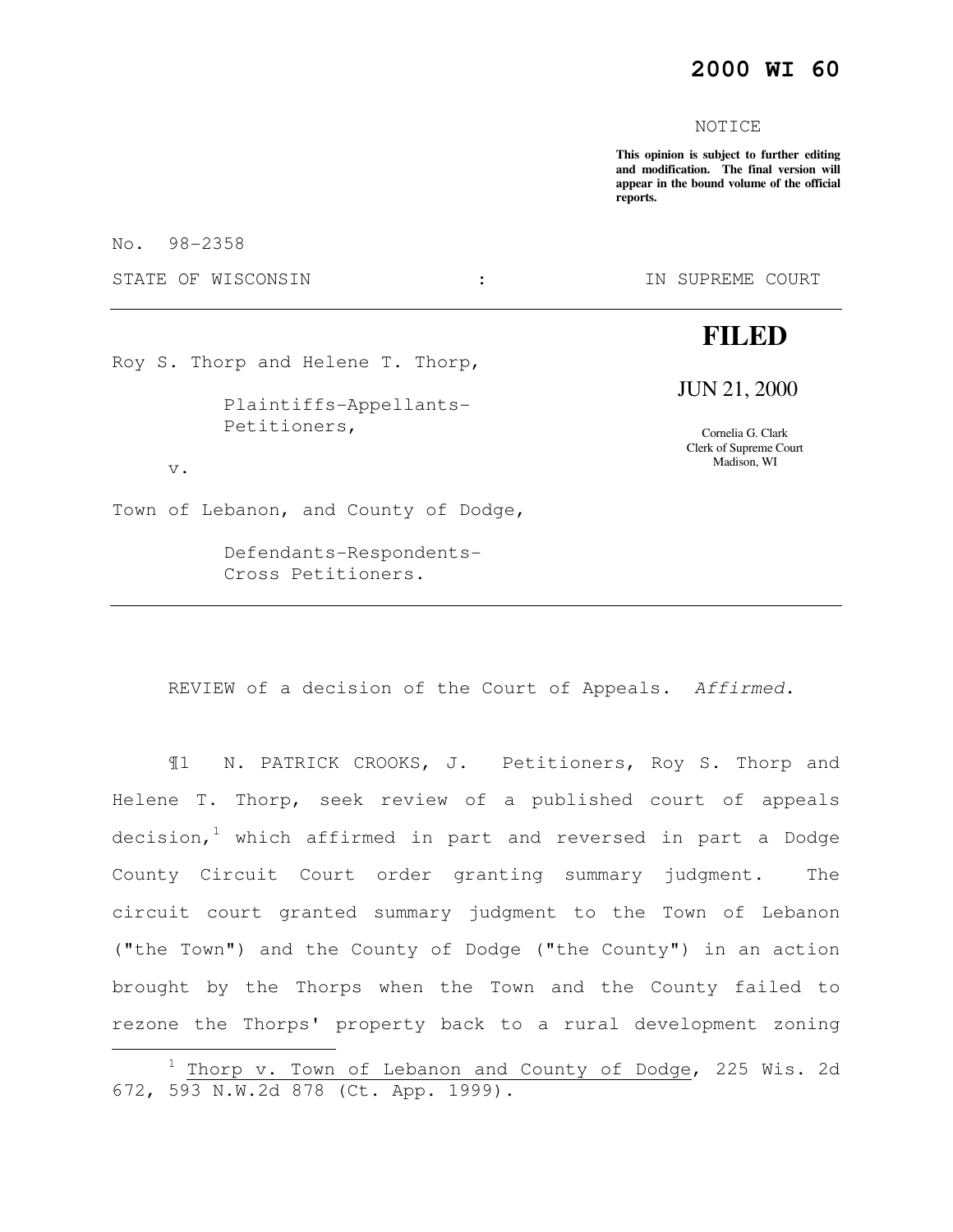classification from a general agricultural classification. The Thorps brought three claims, alleging that 1) the rezoning of their property to general agricultural was invalid and violated their right to equal protection and due process, 2) the rezoning amounted to inverse condemnation and a taking without just compensation, and 3) they were denied a fair and impartial hearing before the County Board.

¶2 In an earlier unpublished decision, the court of appeals determined that the notice provisions in Wis. Stat.  $$893.80(1)(1993-94)^2$$  did not apply to the Thorps' federal constitutional claims. Thorp v. Town of Lebanon, No. 96-2449, unpublished slip op. at 13 (Ct. App. May 15, 1997). On remand, the circuit court granted summary judgment to the Town and the County. The circuit court dismissed the Thorps' federal constitutional claims on summary judgment because the Thorps did not first avail themselves of any state law remedies.

¶3 The Thorps appealed. On the second appeal, the court of appeals affirmed the circuit court's decision to dismiss the Thorps' claims of deprivation of substantive and procedural due process. Thorp v. Town of Lebanon and County of Dodge, 225 Wis. 2d 672, 689, 697, 593 N.W.2d 878 (Ct. App. 1999). However,

e<br>S

 $2$  All subsequent references to the Wisconsin Statutes are to the 1993-94 text unless otherwise noted. Wisconsin Stat. § 893.80 sets forth the prerequisites to filing an action against governmental bodies. Subsections (1)(a) and (b) of the statute state what notice is necessary to commence and maintain such an action.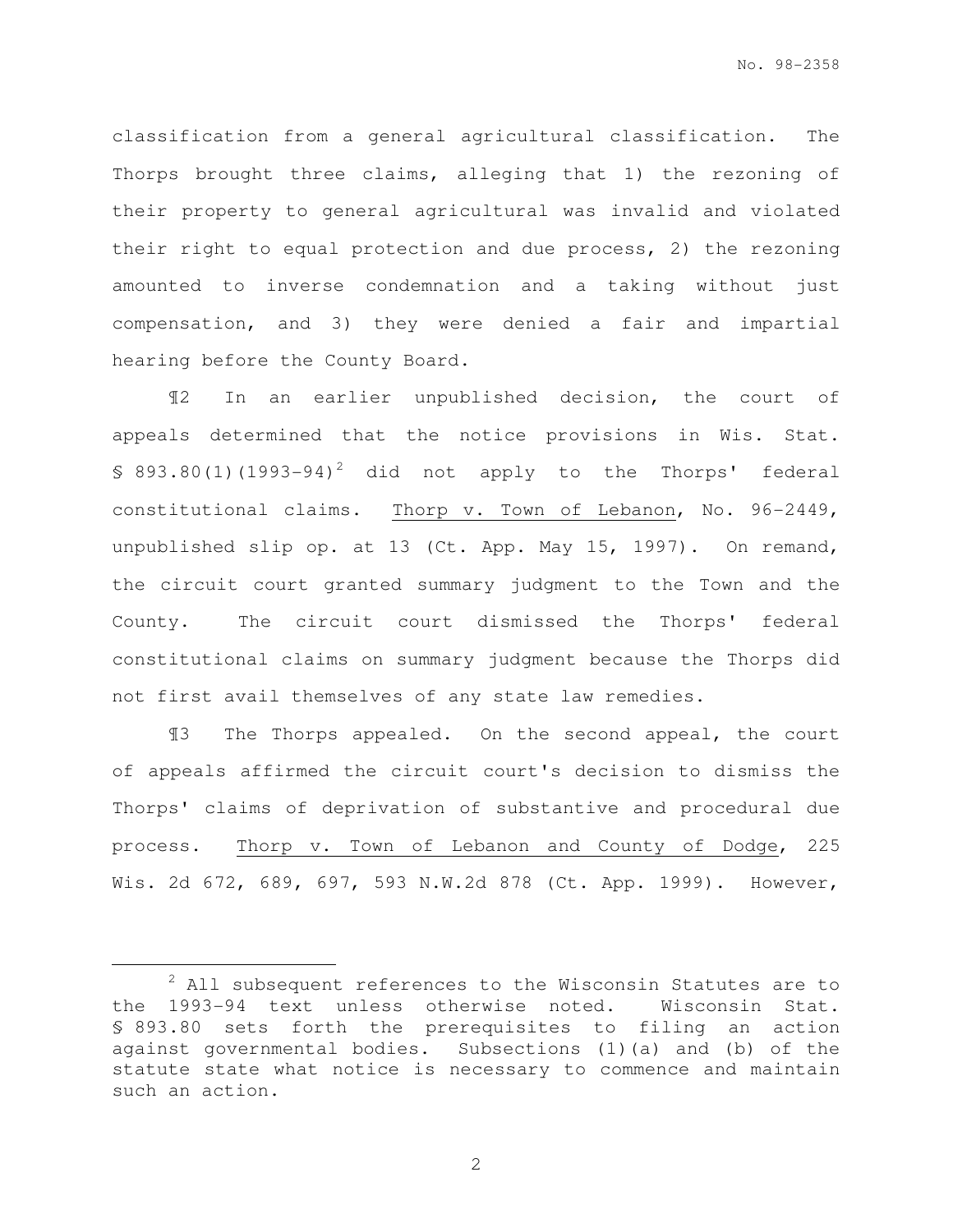it concluded that the Thorps' "complaint does state a claim for relief under the equal protection clause." Id. at 691.

¶4 We affirm. We first hold that according to Felder v. Casey, 487 U.S. 131 (1988), the Thorps did not have to comply with the Wisconsin notice statute to bring their federal constitutional claims. Further, the Thorps complied with Wis. Stat. § 893.80(1)'s notice provisions. Second, the Thorps' complaint stated a valid claim for relief under the Equal Protection Clause, but not a claim for the denial of substantive due process. Third, the Thorps are barred at this time from bringing a procedural due process claim because certiorari was an adequate state law remedy available to them when they brought their initial action. Finally, the Town should not be dismissed from the suit. The Thorps would be entitled to relief from the Town if they would succeed in proving that the Town's actions in amending the ordinance violated their right to equal protection.

I.

 ¶5 The Thorps own approximately 255 acres in the Town of Lebanon, which is located in Dodge County. The property is a mix of open land, woods, and wetlands, with some of the land being within the floodplain. Before July 7, 1994, the Thorps' land was zoned to a rural development classification.

 ¶6 The process of rezoning the Thorps' land began in 1993, when the Town of Lebanon Board of Supervisors conducted a survey to determine whether public opinion would favor rezoning Town land. On July 7, 1994, the Town Board of Supervisors approved a new rezoning map that extensively revised the zoning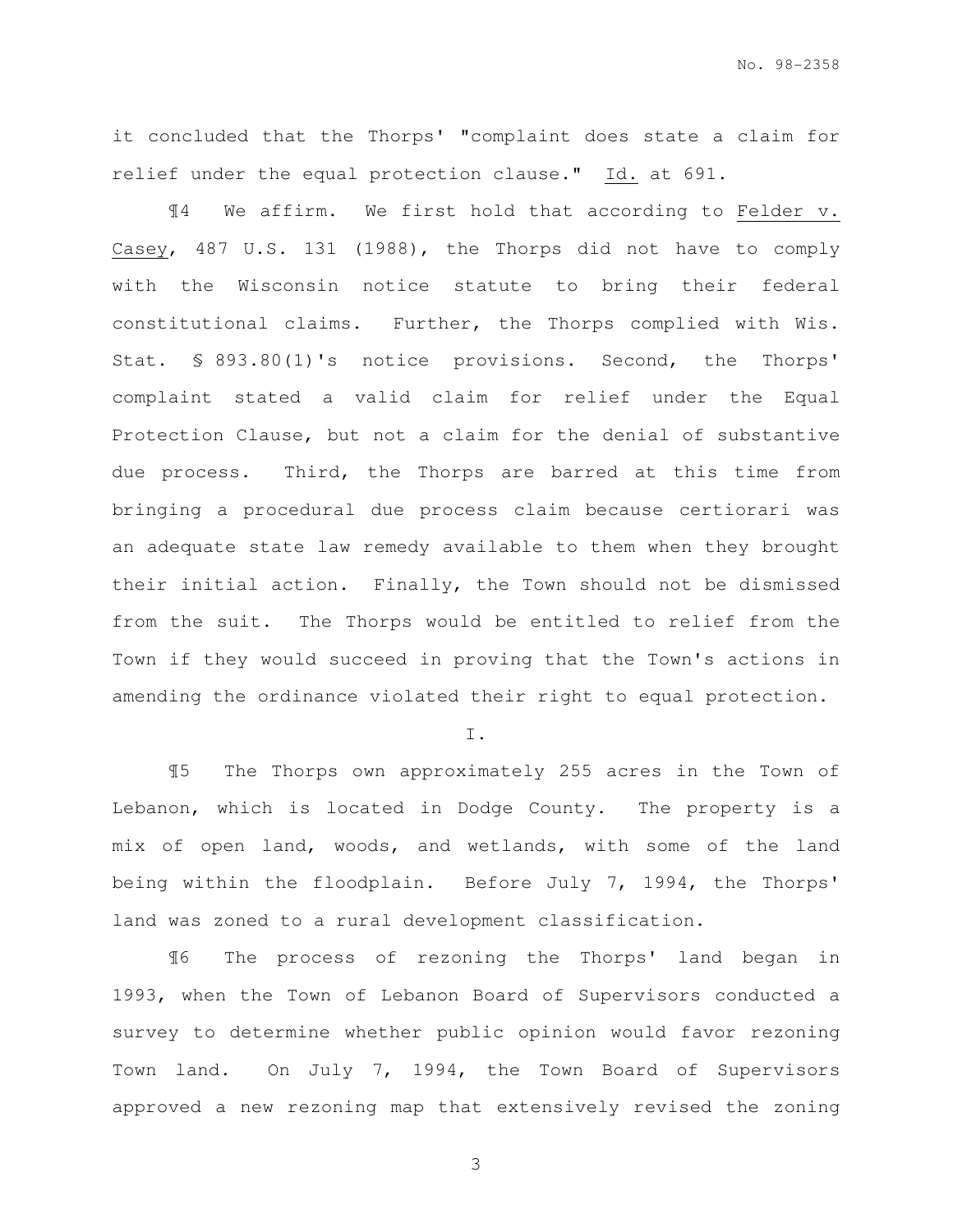classification of most of the Town land from a rural development classification to a general agricultural classification. The Town Board also asked the Dodge County Board of Supervisors to adopt the same zoning map.

 ¶7 In October 1994, the Dodge County Board of Supervisors amended its "official zoning map" to incorporate the Town's zoning reclassifications. The Thorps' land was one of the properties reclassified from rural development to general agricultural. According to the Thorps, the change in zoning substantially interfered with the use of their property and had a material adverse effect on its value. The Thorps' attorney sent a letter to both the Town and the County on November 21, 1994, notifying them that the rezoning was handled improperly and requesting that the property be rezoned to a rural development classification.

 ¶8 On November 28, 1994, the Thorps filed a petition with the Town of Lebanon Plan Commission to rezone the non-wetland and floodplain areas of their property, which constituted approximately 155-165 acres. The Town Plan Commission denied their petition in February 1995, and they appealed to the Town Board of Supervisors. The Town Board of Supervisors voted to grant the Thorps' request and authorized approximately 165 acres to be rezoned to its original classification.

¶9 The Thorps then petitioned the Dodge County Planning and Development Department to confirm the Town Board of Supervisors' vote. They also brought a petition before the Dodge County Planning and Surveyor Committee in March 1995. The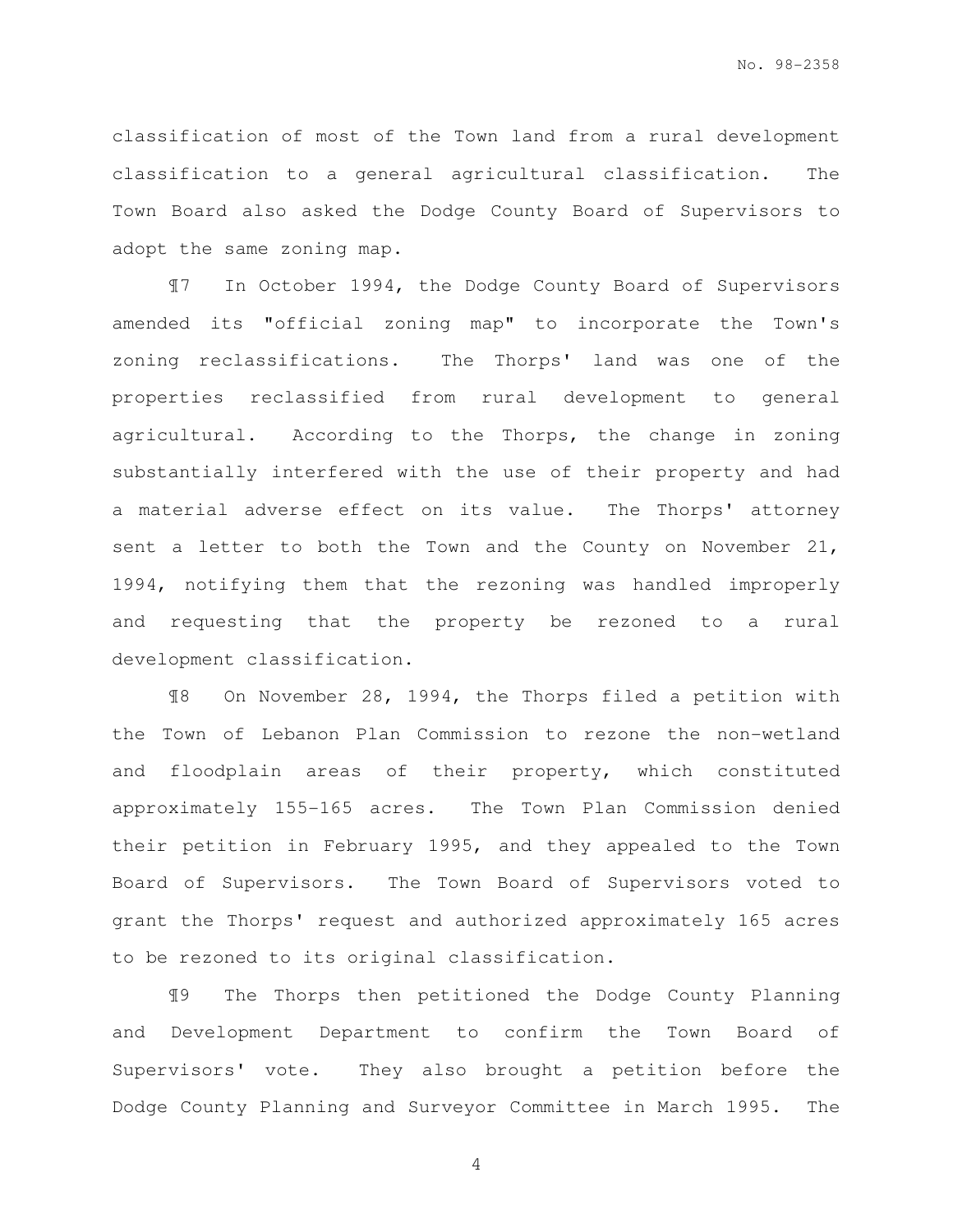County Planning and Surveyor Committee voted to confirm the Town Board of Supervisors' vote. However, a few days later the County Board of Supervisors voted against the Thorps' proposed rezoning. The Thorps' entire property therefore retained its general agricultural classification.

 ¶10 On May 23, 1995, the Thorps filed a summons and complaint stating three claims against the Town and the County and seeking declaratory, injunctive, and monetary relief. First, the Thorps alleged that the Town and the County's zoning ordinance was invalid and violated their due process and equal protection rights. $3$  In support of their claim, they alleged that the Town Zoning Committee did not consist of five members, as required by Wis. Stat. § 60.61(4). The Thorps also stated that their property is best suited for rural development because it has poor soil for agriculture. Moreover, "the Town and [the] County left numerous 'islands' throughout the Town that have not

(R. at 1:4.)

e<br>S

 $3$  In their complaint, the Thorps specifically claimed that

the present classification of the Plaintiffs' property prohibiting its use for rural development is arbitrary, discriminatory and unreasonable; it bears no reasonable relation to the public health, safety and general welfare of the Town of Lebanon and Dodge County; it is not designed to accomplish the stated Town and County zoning purposes; it amounts to an unlawful exercise of police power; and deprives the Plaintiffs of their property without due process and/or equal protection of the laws as set forth in the United Stated [sic] and State of Wisconsin Constitution.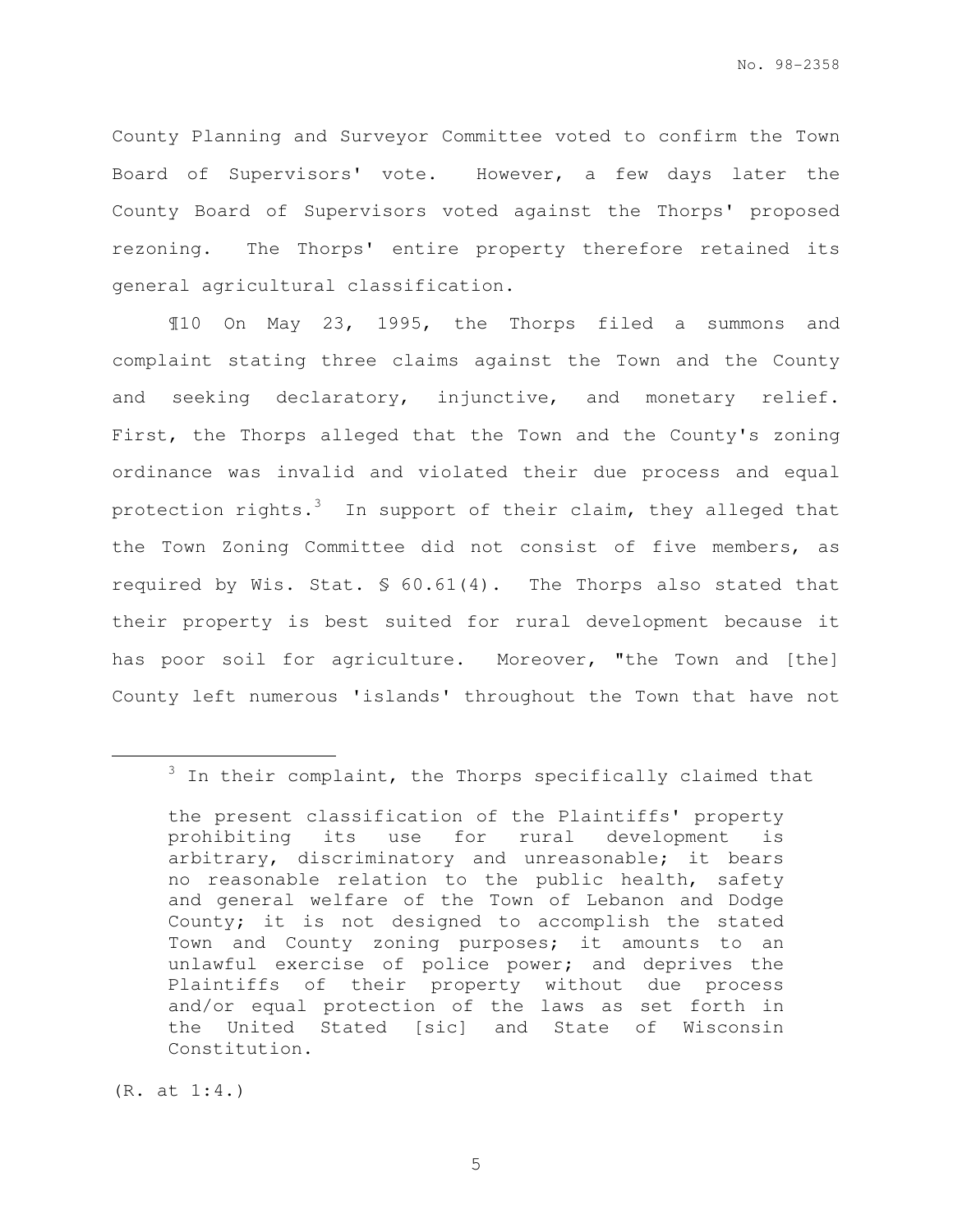been rezoned and have been left with a rural development classification without any logical explanation." (R. at 1:4.) Finally, they alleged that a survey conducted before the zoning change showed the Town residents did not object to residential development and that the Town misread another soil survey map. (R. at 1:4-5.)

¶11 Second, the Thorps claimed that the rezoning amounted to an inverse condemnation and taking of their land, for which they were not justly compensated. They alleged that the rezoning resulted in a substantial decrease in the property's value per acre, as well as a permanent and substantial interference with the use and enjoyment of the land. (R. at  $1:5.$ )

¶12 Third, the Thorps claimed that they were denied a fair and impartial hearing. The complaint stated that the Dodge County Planning and Surveyor Committee voted 4-1 to grant the Thorps' rezoning request and that Betty Balian, the Town Board Chairman, cast the only negative vote. The complaint further alleged that chair of the County Planning and Surveyor Committee informed the County Board of Supervisors that the vote was 3-2, and that he cast one of the negative votes. According to the complaint, Balian also made numerous misrepresentations to the Board of Supervisors relating to the Thorps' motives for requesting the zoning change, and yet failed to recuse herself from voting on the issue. (R. at 1:5-6.)

 ¶13 In response, the Town and the County moved to dismiss the Thorps' complaint for failure to comply with the notice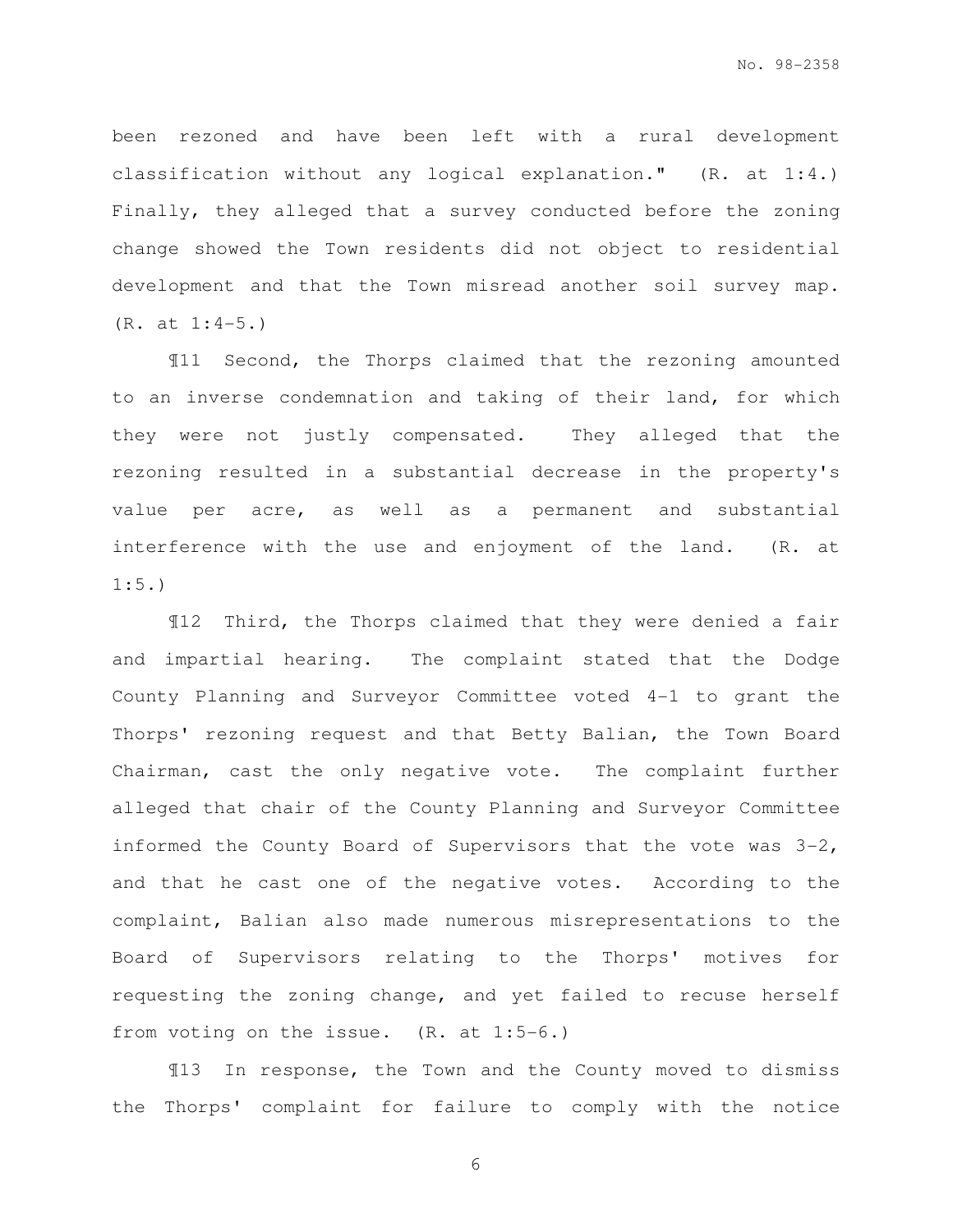requirements contained in Wis. Stat. § 893.80(1)(a)-(b). The circuit court, the Honorable Daniel W. Klossner presiding, agreed and granted the motion to dismiss on that basis. Citing Felder, 487 U.S. 131, the court concluded that a "simple allegation of constitutional violations does not render Sec. 893.80, Stats., inoperative." (R. at 20:9.)

 ¶14 The Thorps appealed. In an unpublished decision, the court of appeals affirmed in part and reversed in part the circuit court. The court of appeals affirmed the decision of the circuit court to dismiss the Thorps' takings claim. The court held that the Thorps' complaint failed to state a claim for a taking under either federal or state law. Thorp, No. 96- 2449, unpublished slip op. at 11. The Thorps' complaint was flawed, the court determined, because it did "not provide a basis for concluding that the rezoning deprived the Thorps of all or substantially all practical uses of the property." Id.

¶15 Recognizing that the claims were brought under 42 U.S.C. § 1983, the court of appeals reversed the circuit court's dismissal of the Thorps' federal constitutional claims. Thorp, slip op. at 5-6, 13. Since the claims were grounded in the federal constitution, the court concluded that they were not subject to the notice requirements in Wis. Stat. § 893.80(1). Id. at 7. The court remanded the case to the circuit court to reinstate the Thorps' deprivation of due process and equal protection claims. Id. at 13.

 ¶16 The Town and the County then filed motions for summary judgment. The County argued that because adequate state post-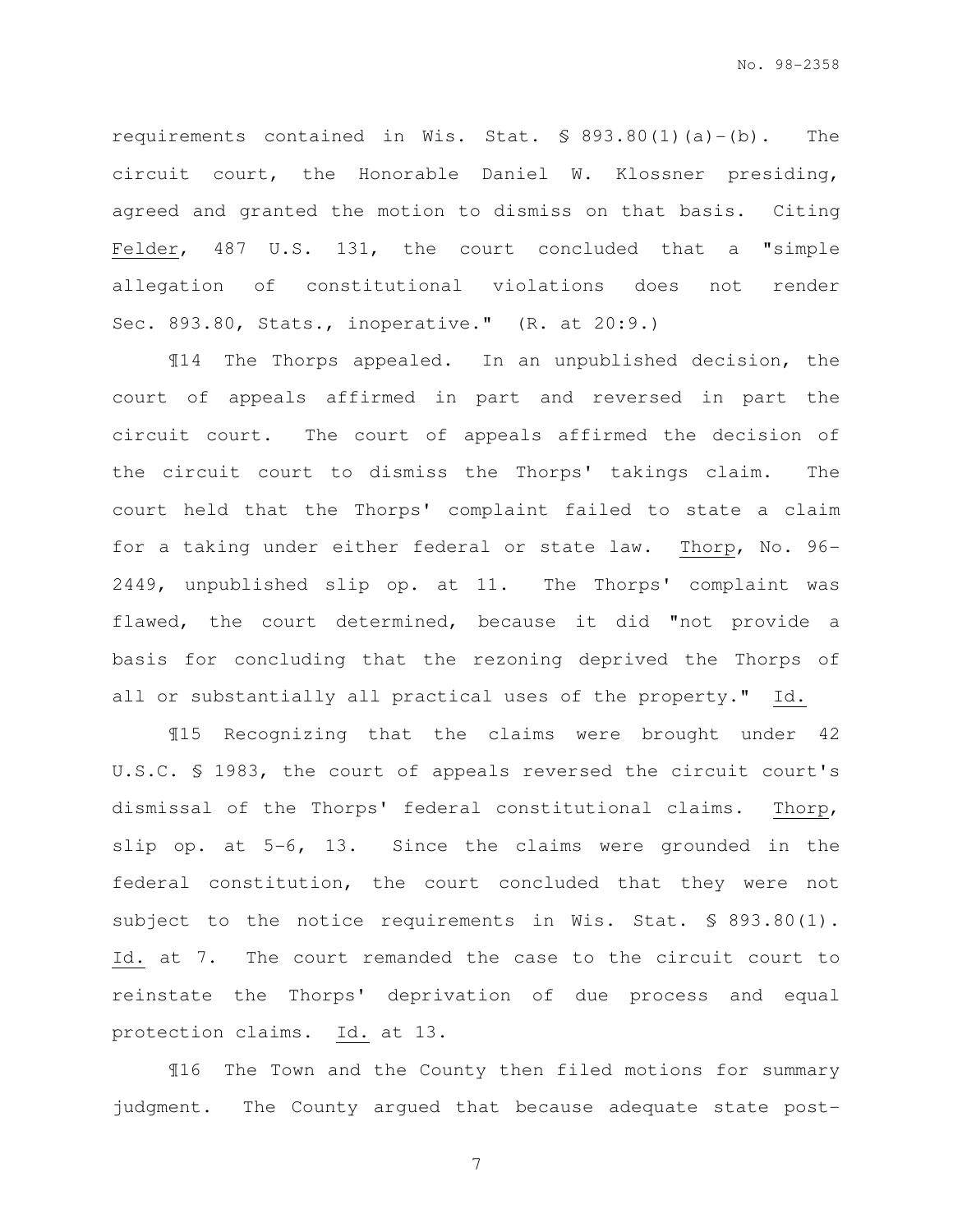deprivation remedies existed, the Thorps could not assert their federal constitutional claims. The Town additionally argued that the Town Board's actions did not violate the Thorps' constitutional rights. The circuit court granted their motions, holding that the Town was not liable for the rezoning as a matter of law, since the Town Board had voted in favor of rezoning the Thorps' property back to rural development. The circuit court also determined that the Thorps failed to avail themselves of adequate state remedies, and therefore, they could not then base their claims on the federal constitution.

 $\text{I}17$  On the Thorps' second appeal,<sup>4</sup> the court of appeals held that the circuit court could hear the parties' motions for summary judgment, even if the motions were untimely, since the circuit court reasonably interpreted its own ambiguous

e<br>S

<sup>&</sup>lt;sup>4</sup> The court of appeals did not address the Thorps' claim for inverse condemnation under Wis. Stat. § 32.10 and takings under the federal Constitution. The court noted that in its first opinion, it held that the "allegations of the complaint were insufficient to state a claim for relief" for inverse condemnation or takings under either federal or state law. Thorp, 225 Wis. 2d at 682 n.3. The Thorps did not petition this court for review of this issue, and therefore, we will not consider it. (Pet. Review at 1-2.)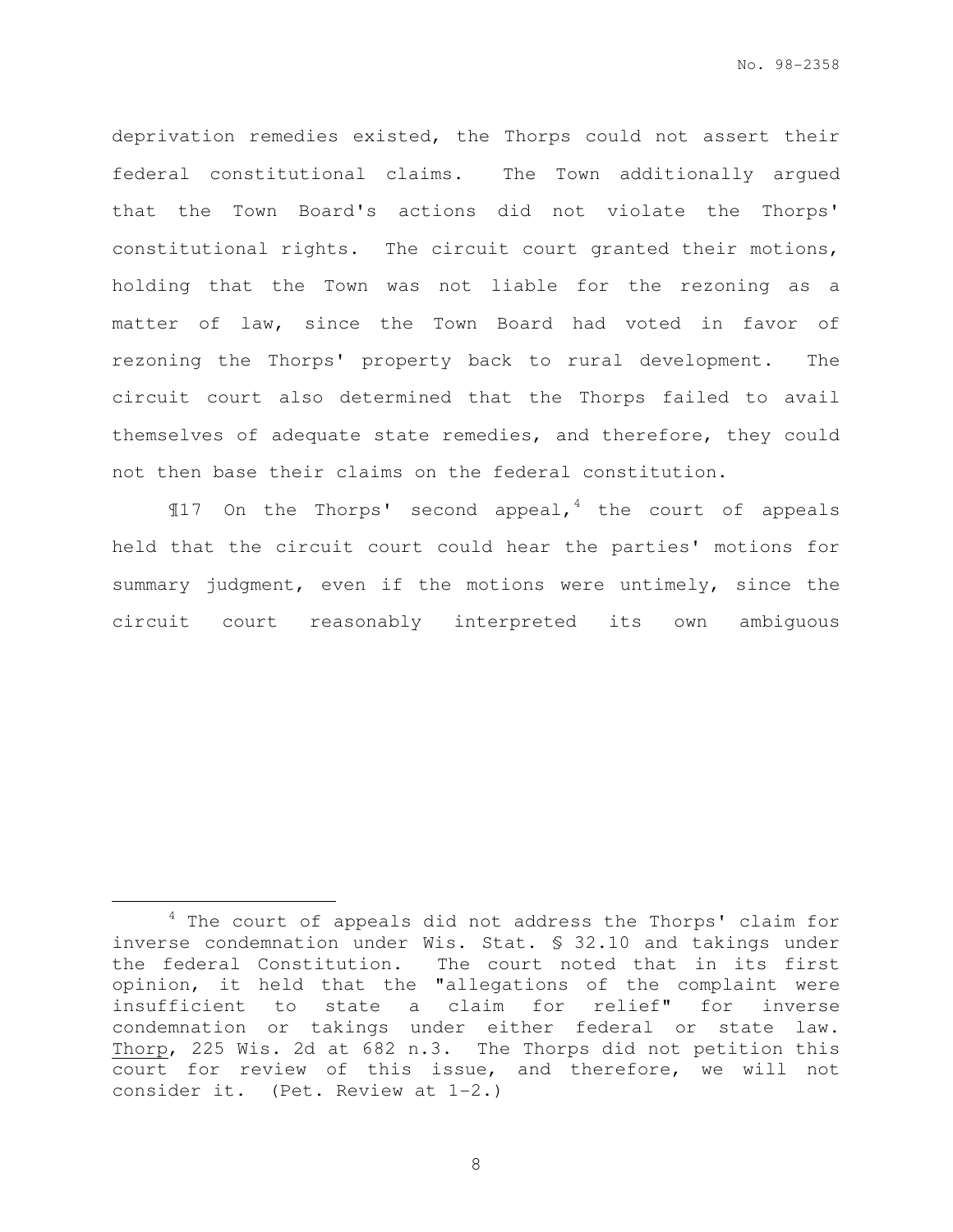scheduling order.<sup>5</sup> Thorp, 225 Wis. 2d at 683 (citing Schultz v. Schultz, 194 Wis. 2d 799, 802, 535 N.W.2d 116 (Ct. App. 1995)). The court of appeals then determined that the Thorps did not state a claim for a deprivation of procedural due process. Id. at 688-89. The court stated that "the Thorps have not suffered a deprivation of property without procedural due process if there is an adequate state remedy." Id. at 688. Common law certiorari provides an adequate state post-deprivation remedy, but the Thorps did not seek review of the County Board's decision to deny their rezoning request by certiorari. Id. at

e<br>S

The circuit court's analysis centered on the allegations contained in the complaint because the Town and the County submitted no evidentiary materials with their motions for summary judgment. The circuit court's analysis necessarily ended with the conclusion that the Thorps' pleadings did not state a claim for relief. Because the motions for summary judgment lacked any evidentiary materials, the circuit court properly could have treated them as requesting dismissal of the complaint. We agree with the court of appeals, Thorp, 225 Wis. 2d at 684, that for the purpose of this appeal, it is immaterial whether the motions were for summary judgment or dismissal.

<sup>&</sup>lt;sup>5</sup> The parties and circuit court treated the procedural posture of this case as one for summary judgment. As the court of appeals discussed, Thorp, 225 Wis. 2d at 684, a circuit court evaluates a motion for summary judgment using a two-part methodology. Green Spring Farms v. Kersten, 136 Wis. 2d 304, 315, 401 N.W.2d 816 (1987). A circuit court must first "examine the pleadings to determine whether a claim for relief has been stated" by the moving party and then ascertain whether any material facts are disputed. Id. If a claim for relief has been stated and no material facts are disputed, then summary judgment will be granted.  $Id.$  This court applies the same standards as the circuit court when it reviews a motion for summary judgment. Kierstyn v. Racine Unified School Dist., 228 Wis. 2d 81, 88, 596 N.W.2d 417 (1999) (citing Grams v. Boss, 97 Wis. 2d 332, 338-39, 294 N.W.2d 473 (1980)).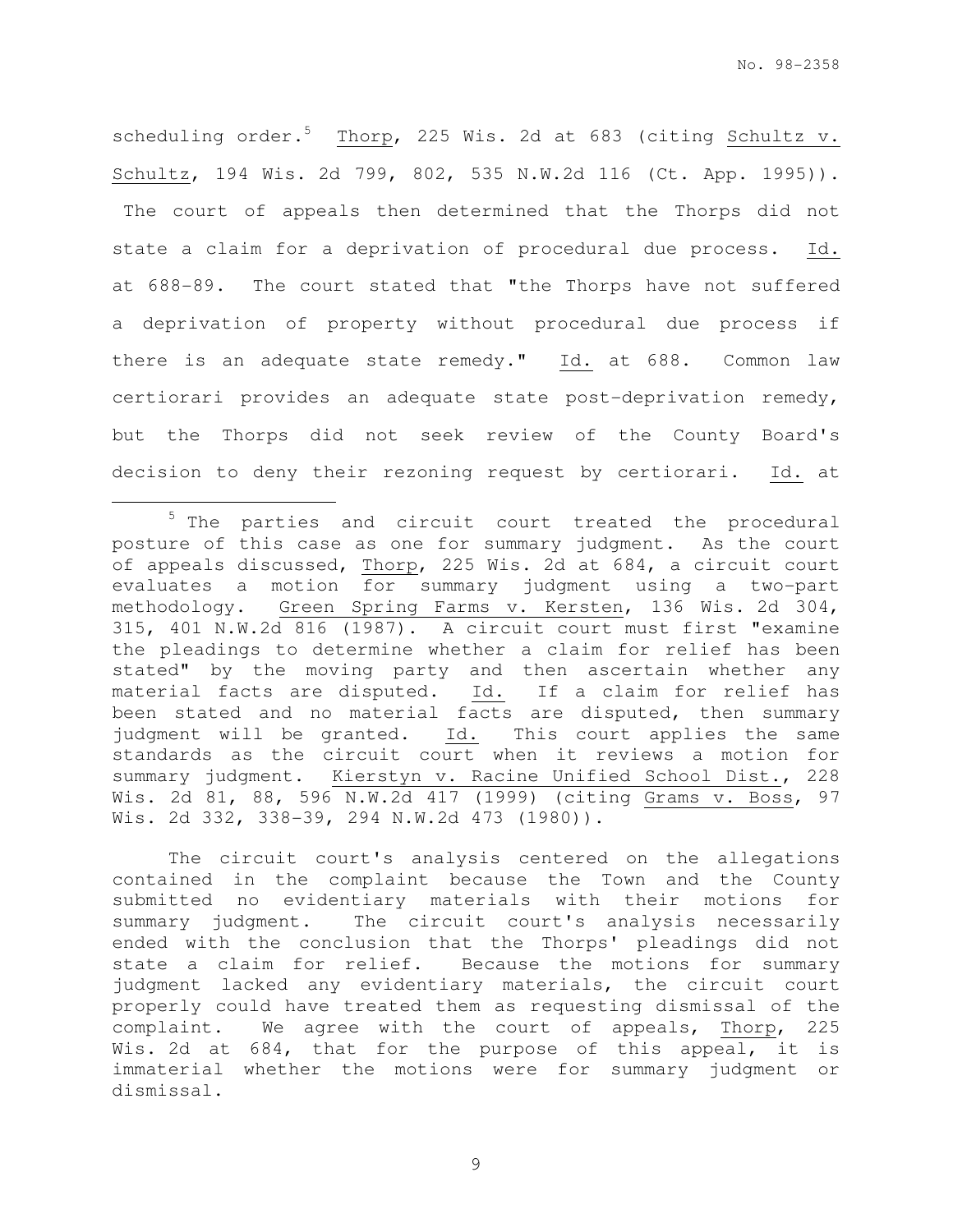689. Furthermore, none of the factual allegations contained in the complaint constituted a basis for a substantive due process claim. Id. at 698-99. However, the Thorps' factual allegations relating to the lack of a reasonable basis for the change in zoning did state a claim for a violation of equal protection. Id. at 691. Finally, the court of appeals held that the Town could not be dismissed from the action. The Thorps could recover from the Town if they proved that the Town's actions in amending the ordinance deprived them of equal protection. Id. at 700.

#### II.

 ¶18 We first consider the issue of whether the Thorps complied with Wis. Stat.  $\text{\$ } 893.80(1)$ -the notice of claim statute. We address the issue of whether the Thorps complied with the state notice provision because the Thorps based their claims on both the state constitution and the federal Constitution, and they alleged that the Town violated Wis. Stat. § 69.61(4). Moreover, the issue of whether the Thorps complied with § 893.80(1) was one of the issues presented in the Thorps' petition for review, and the parties addressed it in their briefs before this court. (Pet. Review at 1-2.) "The application of a statute to a given set of facts is a question of law," which we review de novo. DNR v. City of Waukesha, 184 Wis. 2d 178, 189, 515 N.W.2d 888 (1994).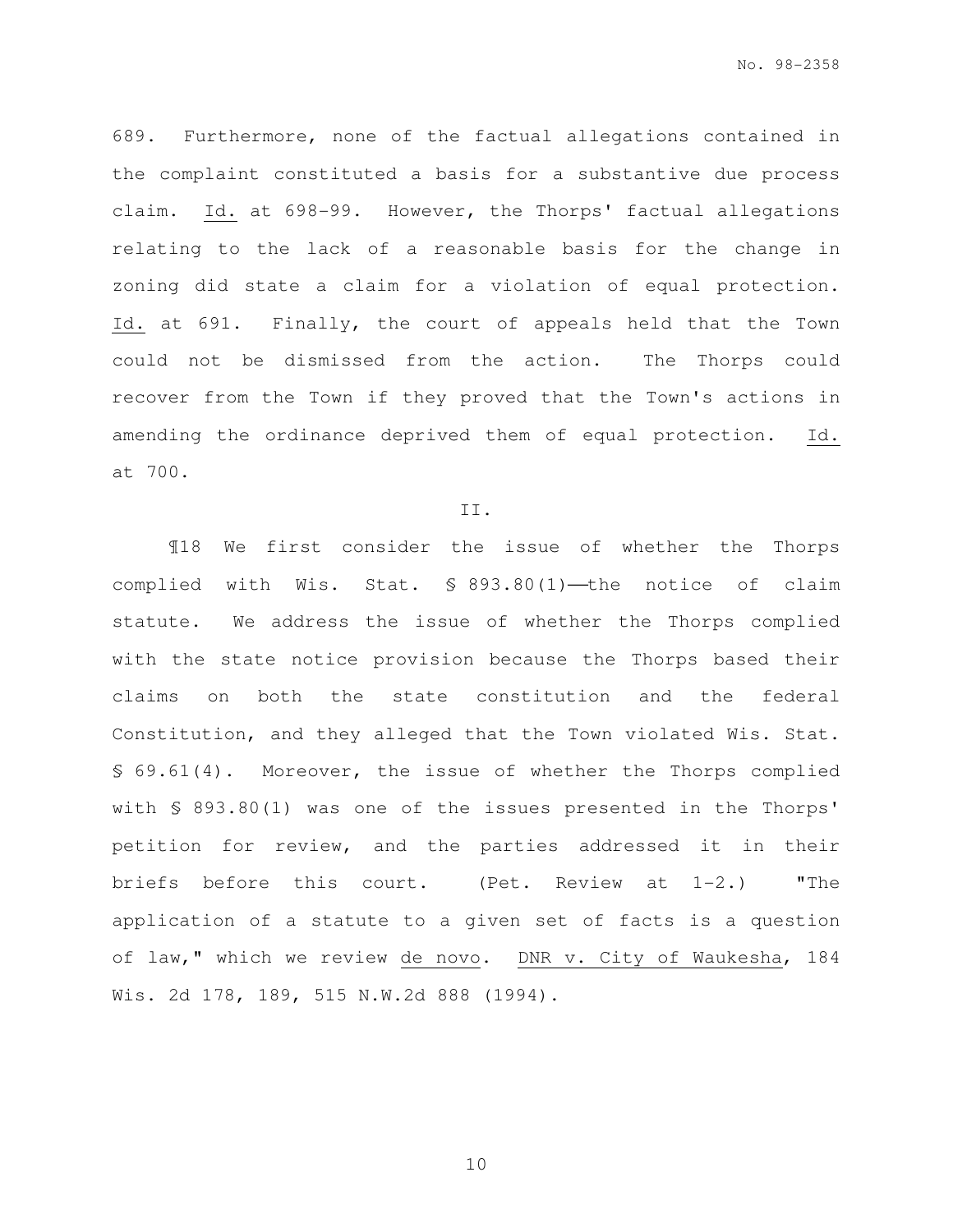¶19 We begin our analysis by noting that the Thorps brought this action in part under  $42$  U.S.C.  $\frac{1}{9}$  1983.<sup>6</sup> State courts have jurisdiction over actions brought under 42 U.S.C. § 1983. Riedy v. Sperry, 83 Wis. 2d 158, 160, 265 N.W.2d 475 (1978). Section 1983 provides a tort remedy when the government, acting under the color of state law, deprives a person of his or her rights under federal law or the United States Constitution. Weber v. City of Cedarburg, 129 Wis. 2d 57, 65, 384 N.W.2d 333 (1986). It does not create any substantive rights. Penterman v. Wisconsin Elec. Power Co., 211 Wis. 2d 458, 472, 565 N.W.2d 521 (1997). A municipality is subject to liability under § 1983 if "the action that is alleged to be unconstitutional implements or executes a policy statement, ordinance, regulation, or decision officially adopted

e<br>S

 $7$  "Under color of state law" is defined as a "'[m]isuse of power, possessed by virtue of state law and made possible only because the wrongdoer is clothed with the authority of state law . . . .'" Weber v. City of Cedarburg, 129 Wis. 2d 57, 65 n.3, 384 N.W.2d 333 (1986) (quoting Monroe v. Pape, 365 U.S. 167 (1961), overruled on other grounds, Monell v. Department of Soc. Serv. of New York, 436 U.S. 658 (1978)).

 $6$  42 U.S.C. § 1983 states:

Every person who, under color of any statute, ordinance, regulation, custom, or usage of any State or Territory or the District of Columbia, subjects, or causes to be subjected, any citizen of the United States or other person within the jurisdiction thereof to the deprivation of any rights, privileges, or immunities secured by the constitution and laws, shall be liable to the party injured in an action at law, suit in equity, or other proper proceeding for redress.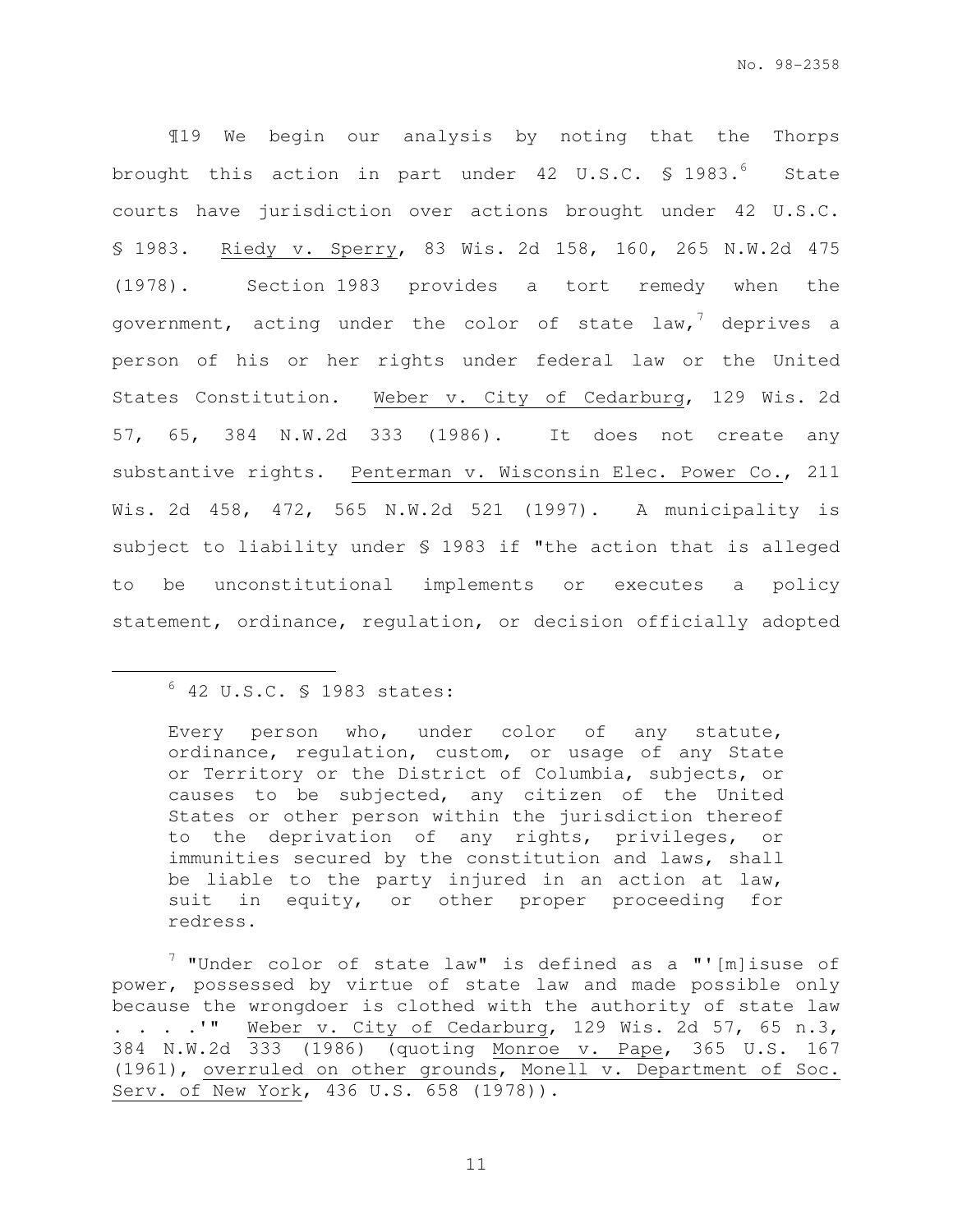and promulgated by that body's officers." Monell v. Department of Soc. Serv. of New York, 436 U.S. 658, 690 (1978).

¶20 Although the Thorps' complaint does not expressly state that the claims are brought under 42 U.S.C. § 1983, a complaint does not have to identify § 1983 explicitly as the source for the remedy a plaintiff seeks. Boldt v. State, 101 Wis. 2d 566, 584, 305 N.W.2d 133 (1981). See also Riedy, 83 Wis. 2d at 160. To be actionable under § 1983, the complaint must simply allege that a person acting under the color of state law deprived the plaintiff of a right under federal law or the federal constitution. Id.; Penterman, 211 Wis. 2d at 472. We conclude that this action was brought under § 1983 since the complaint alleges that the Town and the County violated the Thorps' federal constitutional rights by implementing a local zoning ordinance.

¶21 We hold that according to Felder, 487 U.S. 131, the Thorps did not have to comply with Wis. Stat. § 893.80(1) to bring their federal constitutional claims. In Felder, the United States Supreme Court held that a federal civil rights action brought in state court preempts § 893.80(1)'s notice requirements. 487 U.S. at 138. The underlying rationale is that according to the federal Supremacy Clause, "'[t]he relative importance to the State of its own law is not material when there is a conflict with a valid federal law,' for 'any state law, however clearly within a State's acknowledged power, which interferes with or is contrary to federal law, must yield.'" Id. (quoting Free v. Bland, 369 U.S. 663, 666 (1962)). Here,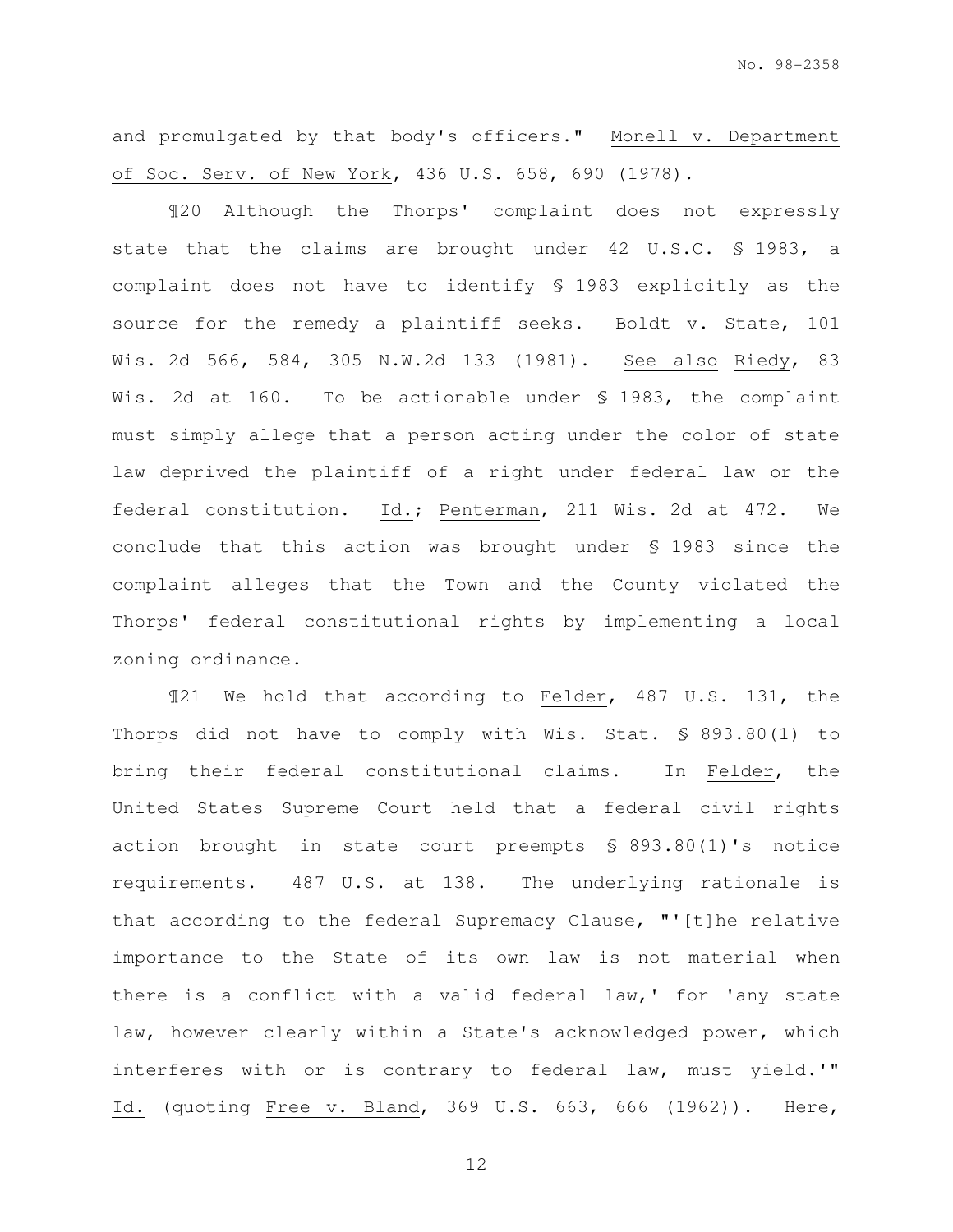the Thorps brought their claims pursuant to 42 U.S.C. § 1983, and therefore, their federal claims are not barred by § 893.80(1).

¶22 Moreover, the Thorps fulfilled Wis. Stat. § 893.80(1)'s notice provisions for the purpose of claiming that the Town failed to comply with Wis. Stat. § 60.61(4) and that the Town and the County violated the Wisconsin constitution as well. Section  $893.80(1)^8$  contains two notice provisions. Each

<sup>8</sup> **Wisconsin Statute 893.80(1)(a)-(b). Claims against governmental bodies or officers, agents or employes; notice of injury; limitation of damages and suits.** 

e<br>S

- **(1)** Except as provided in subs. (1m) and (1p), no action may be brought or maintained against any volunteer fire company organized under ch. 213, political corporation, governmental subdivision or agency thereof nor against any officer, official, agent or employe of the corporation, subdivision or agency for acts done in their official capacity or in the course of their agency or employment upon a claim or cause of action unless:
- (a) Within 120 days after the happening of the event giving rise to the claim, written notice of the circumstances of the claim signed by the party, agent or attorney is served on the volunteer fire company, political corporation, governmental subdivision or agency and on the officer, official, agent or employe under s. 801.11. Failure to give the requisite notice shall not bar action on the claim if the fire company, corporation, subdivision or agency had actual notice of the claim and the claimant shows to the satisfaction of the court that the delay or failure to give the requisite notice has not been prejudicial to the defendant fire company, corporation, subdivision or agency or to the defendant officer, official, agent or employe; and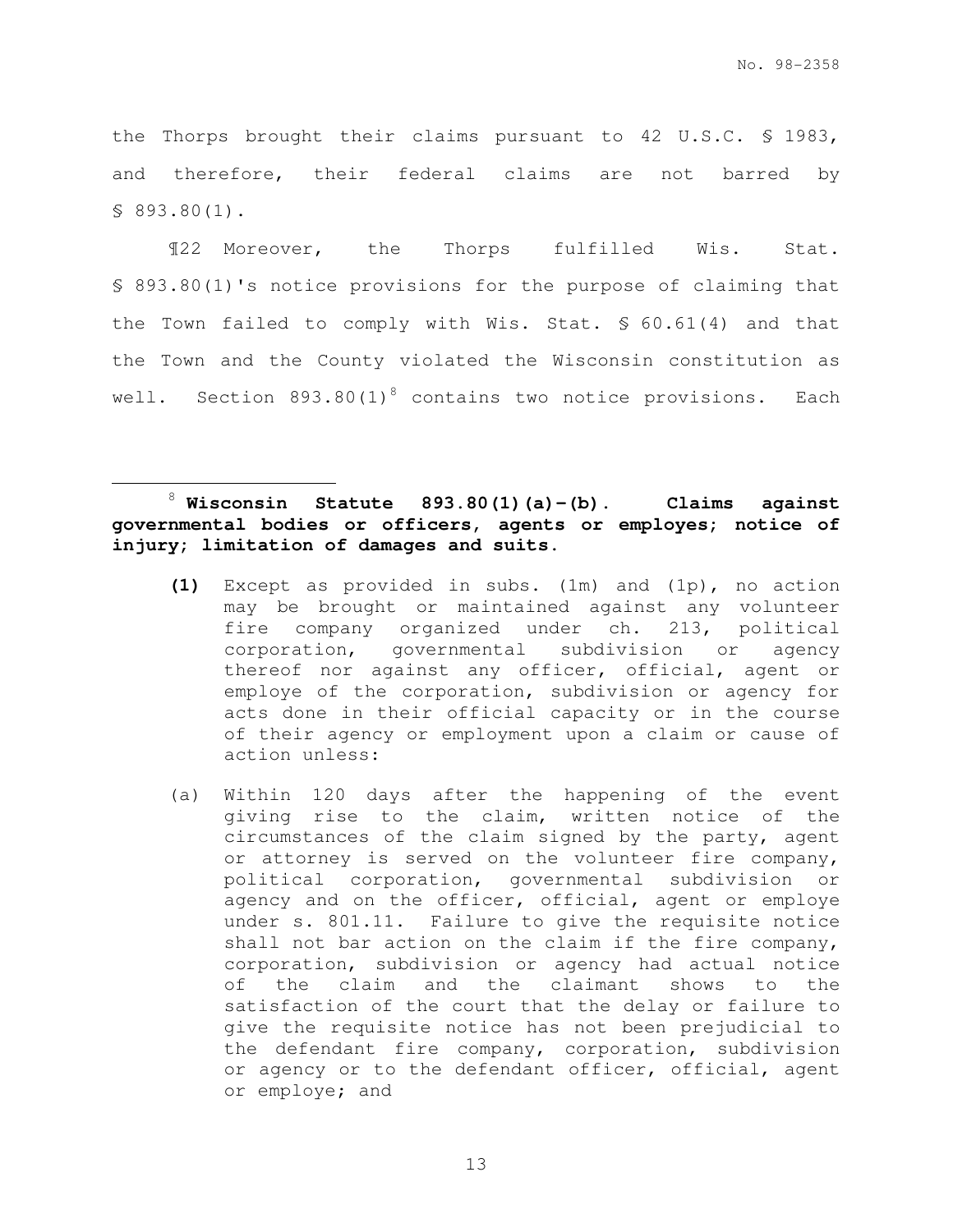provision must be satisfied since each serves a different purpose. Vanstone v. Town of Delafield, 191 Wis. 2d 586, 593, 530 N.W.2d 16 (Ct. App. 1995) (citing Colburn v. Ozaukee County, 39 Wis. 2d 231, 238, 159 N.W.2d 33 (1968)).

¶23 Subsection (1)(a) is the notice of injury provision. Id. at 592. The notice of injury provision allows governmental entities to "investigate and evaluate" potential claims. Id. at 593 (citing Mannino v. Davenport, 99 Wis. 2d 602, 610, 299 N.W.2d 823 (1981)). It states that an action cannot be brought against a governmental entity unless a signed "written notice of the circumstances of the claim" is served on the governmental entity within 120 days of the initial event. Wis. Stat. § 893.80(1)(a). Even if a claimant fails to comply with the 120-day deadline, however, the claimant may still comply with subsection (1)(a) by showing that the governmental entity had actual notice of the claim and was not prejudiced by the claimant's failure to give the requisite notice. § 893.80(1)(a). See also DNR v. City of Waukesha, 184 Wis. 2d at 197.

¶24 A governmental entity must affirmatively plead that a plaintiff did not comply with Wis. Stat. § 893.80(1)(a). Elkhorn School Dist. v. East Troy School Dist., 110 Wis. 2d 1,

e<br>S

<sup>(</sup>b) A claim containing the address of the claimant and an itemized statement of the relief sought is presented to the appropriate clerk or person who performs the duties of a clerk or secretary for the defendant fire company, corporation, subdivision or agency and the claim is disallowed.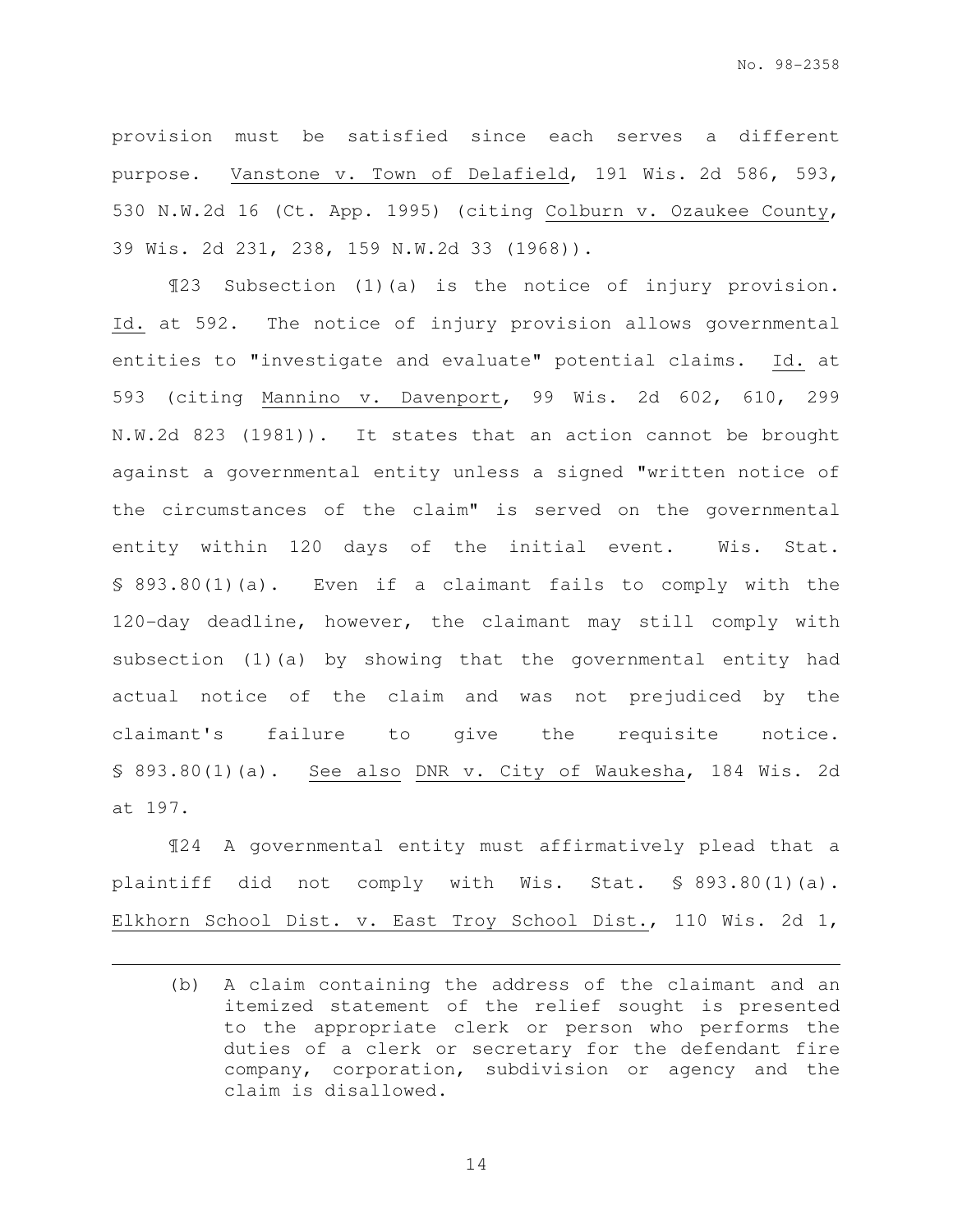5, 327 N.W.2d 206 (Ct. App. 1982). A plaintiff then needs to prove that the plaintiff gave formal notice or actual notice and that the governmental entity was not prejudiced by actual, rather than formal, notice. Id. Both the Town and the County affirmatively plead the Thorps' lack of compliance with the Wisconsin notice statute. (R. at 3:6; 5:6.) The Thorps, however, also met their burden of proof.

¶25 The Thorps complied with subsection (1)(a) by providing notice within 120 days of the initial event. $9$  On November 21, 1994, approximately one month after the zoning change became official, the Thorps notified the Town and the County of their request to rezone their property by letter. This letter complied with the 120-day formal notice requirement.

¶26 Moreover, the Thorps' letter set forth "written notice of the circumstances of the claim," permitting the Town and the County to evaluate and investigate the possibility of rezoning the Thorps' property. Vanstone, 191 Wis. 2d at 595 (quoting Liberty Trucking Co. v. DILHR, 57 Wis. 2d 331, 342, 204 N.W.2d 457 (1973)). The letter stated that the zoning ordinance was "improper" because "the methods and procedures utilized by the

e<br>S

 $9$  We note the court of appeals' decision in Kapischke v. County of Walworth, 226 Wis. 2d 320, 326, 595 N.W.2d 42 (Ct. App. 1999), which held that the 30 day time limit involved in a certiorari review would take precedence over the 120 days a municipality has to disallow a claim. Later in this opinion, we discuss the availability of certiorari review to the Thorps with regard to their procedural due process claim. However, since the Thorps did not avail themselves of certiorari review, the court of appeals' decision in Kapischke is inapplicable in this instance.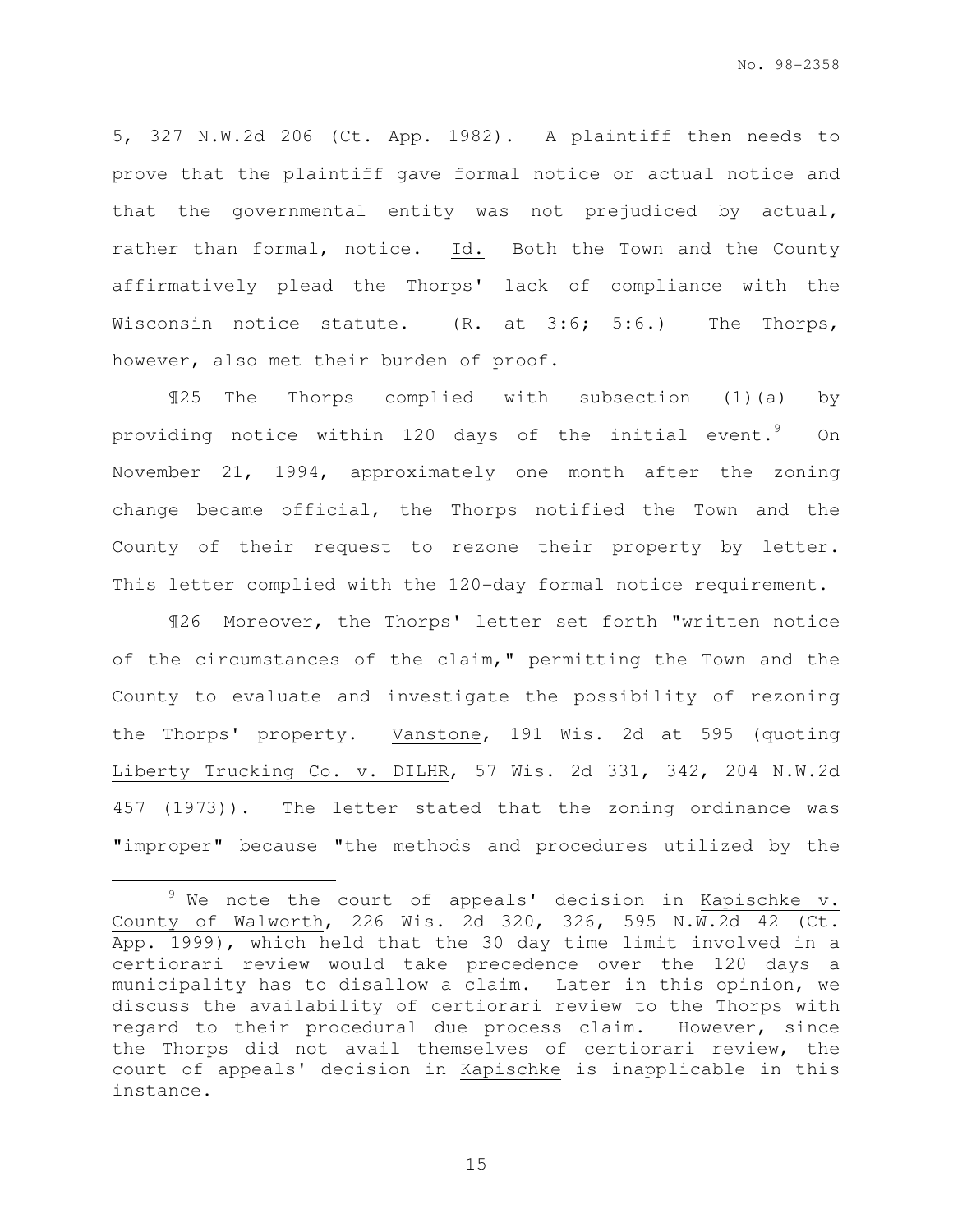Town of Lebanon and Dodge County were defective." (R. at 10:5.) The letter then proceeded to specify in detail what procedures were defective. First, the letter alleged that the Town Zoning Committee consisted of three members, not five, contrary to Wis. Stat. § 60.61(4). Second, citing Wis. Stat. § 60.61(2), the letter alleged that the Town "may [not] have had any jurisdiction to act in rezoning the entire town" since the County already had adopted a county zoning ordinance. (R. at 10:5.) Third, the letter claimed that the zoning map demonstrated the discriminatory nature of the zoning ordinance. Fourth, according to the letter, the Town Zoning Committee also used a flawed and unscientific survey. Fifth, the letter alleged that the Town Board knew the Thorps' property was not suitable to being classified as general agricultural. Finally, the rezoning "resulted in a substantial loss of value per acre" for the Thorps' property and other properties in the Town. (R. at 10:6.) As a result of the specificity with which the Thorps set forth their claims in their letter, the Town and the County were able to evaluate and investigate the Thorps' claims. The minutes from the Town Board's meeting, for instance, demonstrate that the Town reviewed the Thorps' letter of intent to rezone and that a discussion ensued before a vote was taken. (R. at 1:14.)

¶27 We also note that the Thorps alternatively complied with subsection (1)(a) by providing actual notice of the claim without prejudice to the Town or the County. The Thorps argued before the circuit court that the defendants were not prejudiced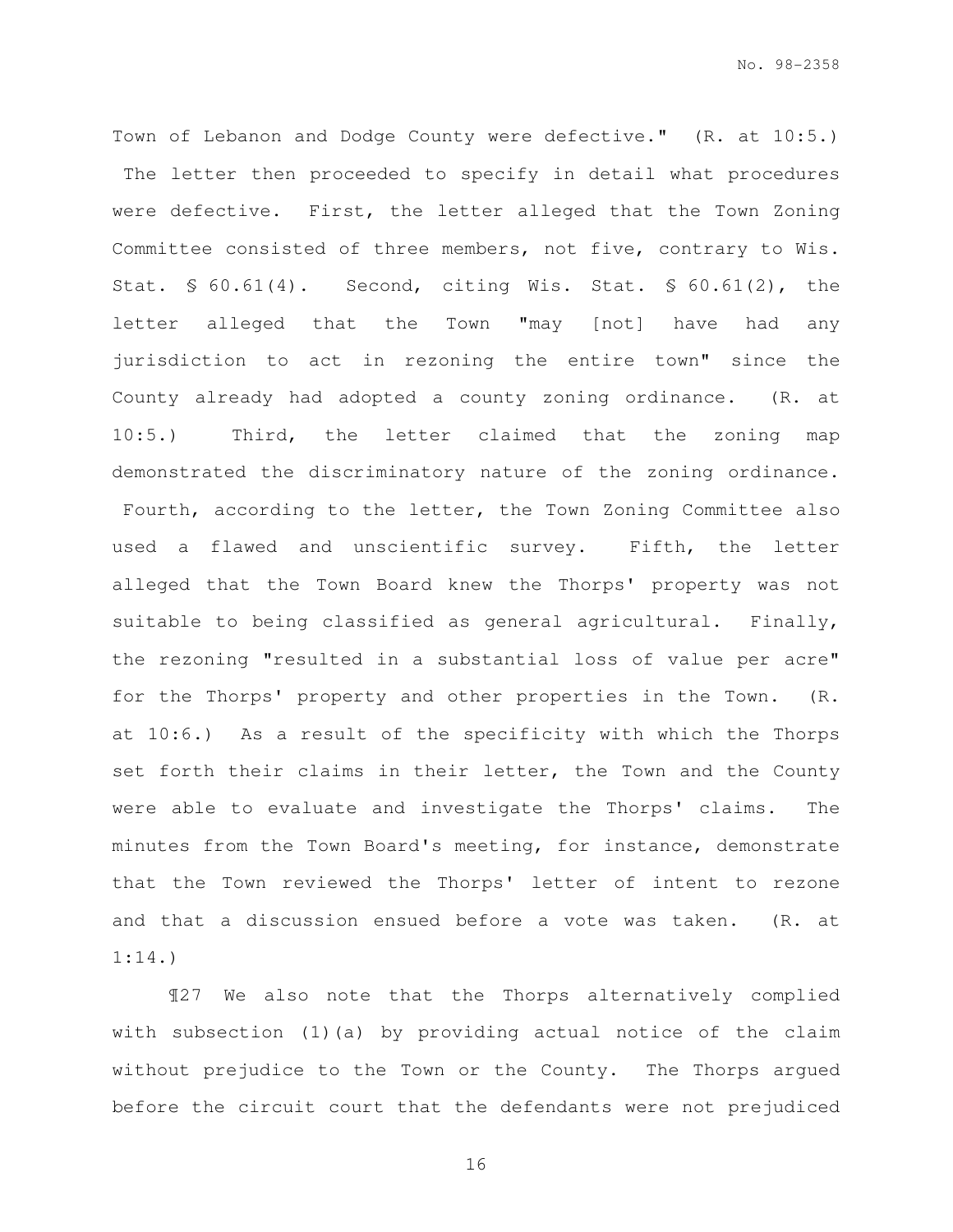by a lack of formal notice, because the Thorps had corresponded with the defendants on numerous occasions and presented their case before them in person. In short, the Town and the County could not have been prejudiced because "they were part of the entire process." (R. at 24:6.) In DNR v. City of Waukesha, 184 Wis. 2d at 197, we determined that the City of Waukesha was not prejudiced by the state's failure to formally notify the city. The city was not prejudiced, we held, because the state and the city had been in contact for four years over the city's inability to comply with water safety standards. Id. Similarly, in this case, the Thorps waited to file their complaint with the circuit court until they had exhausted their options for administrative review with the Town and the County. Therefore, we conclude that the Town and the County were not prejudiced by the Thorps' lack of a more formal notice than the one that the letter provided.

¶28 Subsection (1)(b) is the notice of claim provision. DNR v. City of Waukesha, 184 Wis. 2d at 197. This provision affords a municipality the opportunity to compromise and settle a claim. Vanstone, 191 Wis. 2d at 593. A notice must substantially comply with each of the four requirements listed in subsection (1)(b).<sup>10</sup> DNR v. City of Waukesha, 184 Wis. 2d at 197-98. A notice must 1) state a claimant's address, 2) include an itemized statement of the relief sought, 3) be presented to

e<br>S

 $10$  We note our earlier decision that "only substantial, and not strict, compliance with notice statutes is required." Figgs v. City of Milwaukee, 121 Wis. 2d 44, 55, 357 N.W.2d 548 (1984).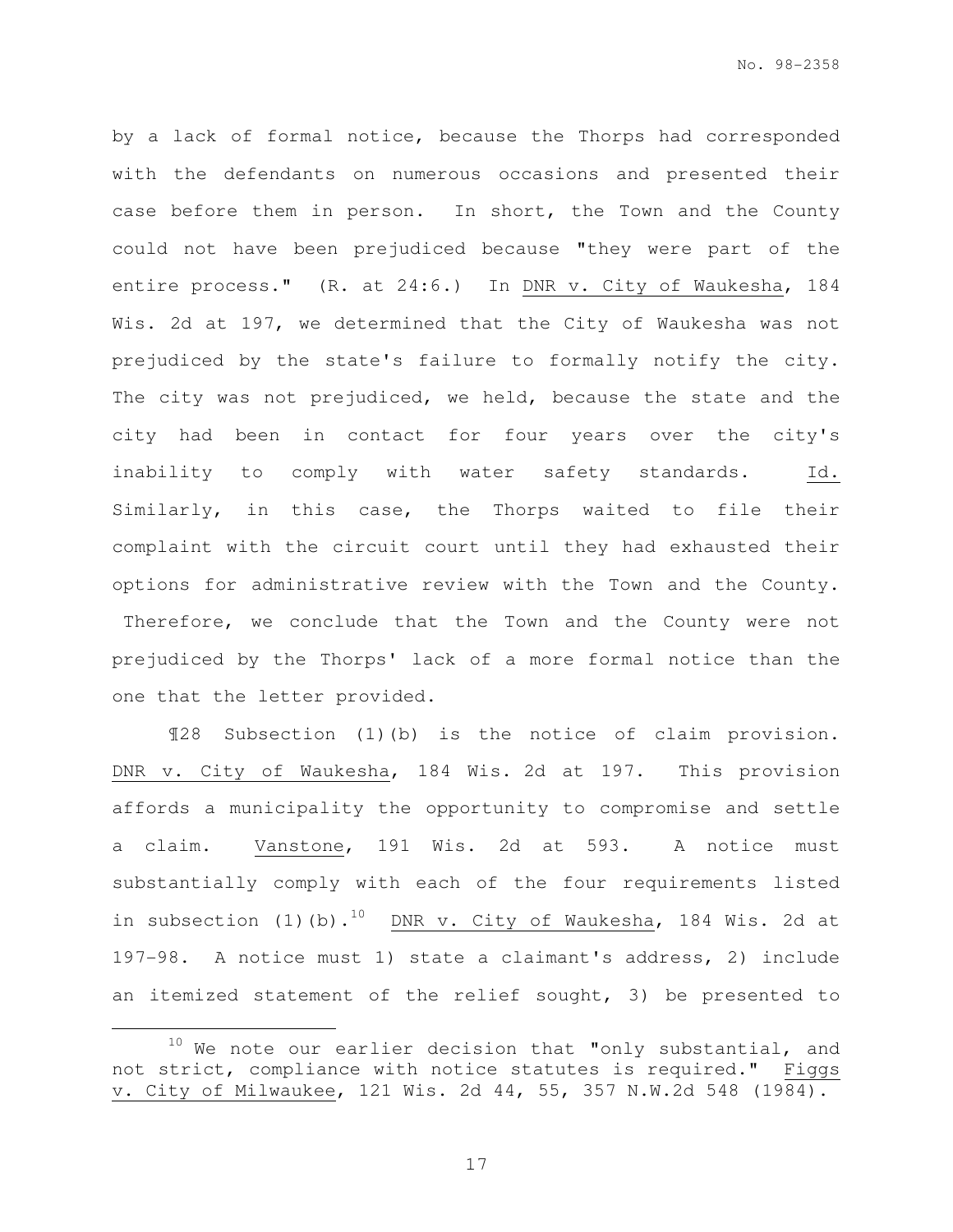the appropriate clerk, and 4) be disallowed by the governmental entity. Wis. Stat. § 893.80(1)(b). We follow two principles when analyzing whether the Thorps satisfied the requirements of § 893.80(1)(b). DNR v. City of Waukesha, 184 Wis. 2d at 198. The notice must provide enough information to apprise a governmental entity of the budget it will need to set aside in case of litigation or settlement. Id. (citing Figgs v. City of Milwaukee, 121 Wis. 2d 44, 55, 357 N.W.2d 548 (1984)). The notice should also "be construed so as to preserve bona fide claims." Id.

¶29 The Thorps also complied with the requirements listed in Wis. Stat. § 893.80(1)(b). First, the Thorps' November 1994 letter to the Town and the County contained the address of the Thorps' attorney. A notice may satisfy the first requirement by listing the address of the claimant's attorney. DNR v. City of Waukesha, 184 Wis. 2d at 198.

¶30 Second, the letter contained an itemized account of the relief sought. A notice of claim must state the requested relief in terms of a specific dollar amount. Id. at 199. In this case, the letter estimated the loss to the Thorps as a result of the changed zoning. It stated that

the net effect of the recent rezoning action taken by the Town and County has resulted in a substantial loss of value per acre of not only the Thorp property, but many of the other properties in the Town of Lebanon. I [the Thorps' attorney] have been informed by local appraisers in your area that agricultural/farmland sells for approximately \$850.00 to \$1,000.00 per acre. On the other hand, rural development zoned land sells for approximately \$3,000.00 to \$4,000.00 per acre. As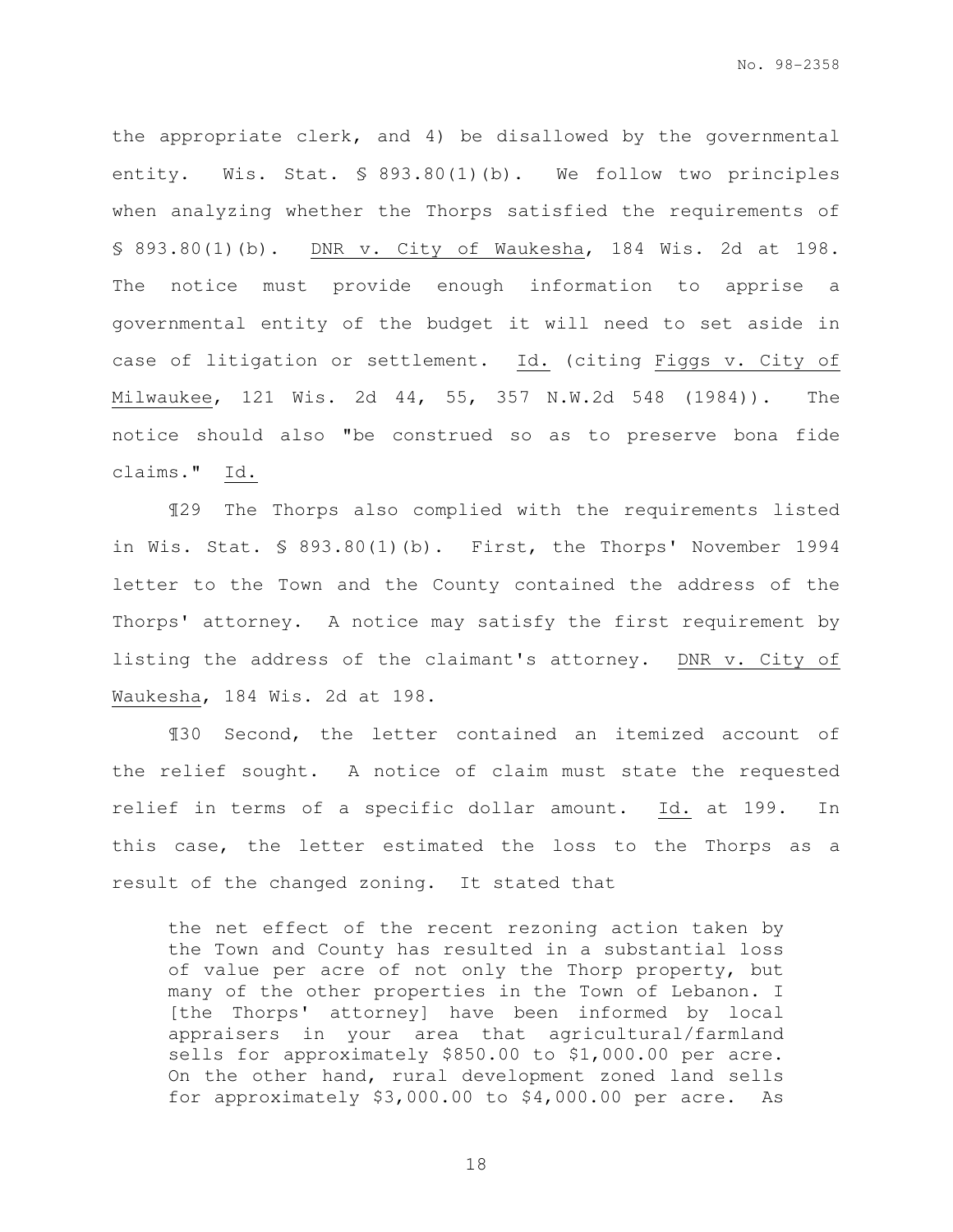a result thereof, the recent rezoning ordinance has dropped the value of the Thorp property by more than 50%.

(R. at 10:6.) The letter also noted that the Thorps' property consists of 255 acres of land. (R. at 10:5.) Finally, the Thorps' attorney stated that the purpose of the letter was to request the Town to rezone the Thorps' property. Certainly, the letter provided enough information to notify the Town and the County of the budget it would need to set aside in case of litigation or settlement. As such, we conclude that the letter sufficiently stated an itemized request for relief.

 ¶31 Third, the letter was submitted to the appropriate individuals. We have found substantial compliance with the third requirement when the claimant has not presented the notice to the clerk or secretary, if the notice was presented to a "proper representative." DNR v. City of Waukesha, 184 Wis. 2d at 200. In that case, the state submitted its claim directly to the Waukesha city attorneys. Id. at 199. We stated that by failing to file with the city clerk, the claimant did not "follow the letter of the statute," but even so, the state "present[ed] the claim to a proper representative of the city." Id. at 200. We held that presenting the claim to a "proper representative" was substantial compliance. Id.

¶32 In this case, the letter was addressed to several officials: Betty Balian, the Town Chairman; LeRoy Tietz, a Town Supervisor; Allen Behl, another Town Supervisor; and James Erdmann, the Executive Director of the Dodge County Planning and Development Department. A copy of the letter was also sent to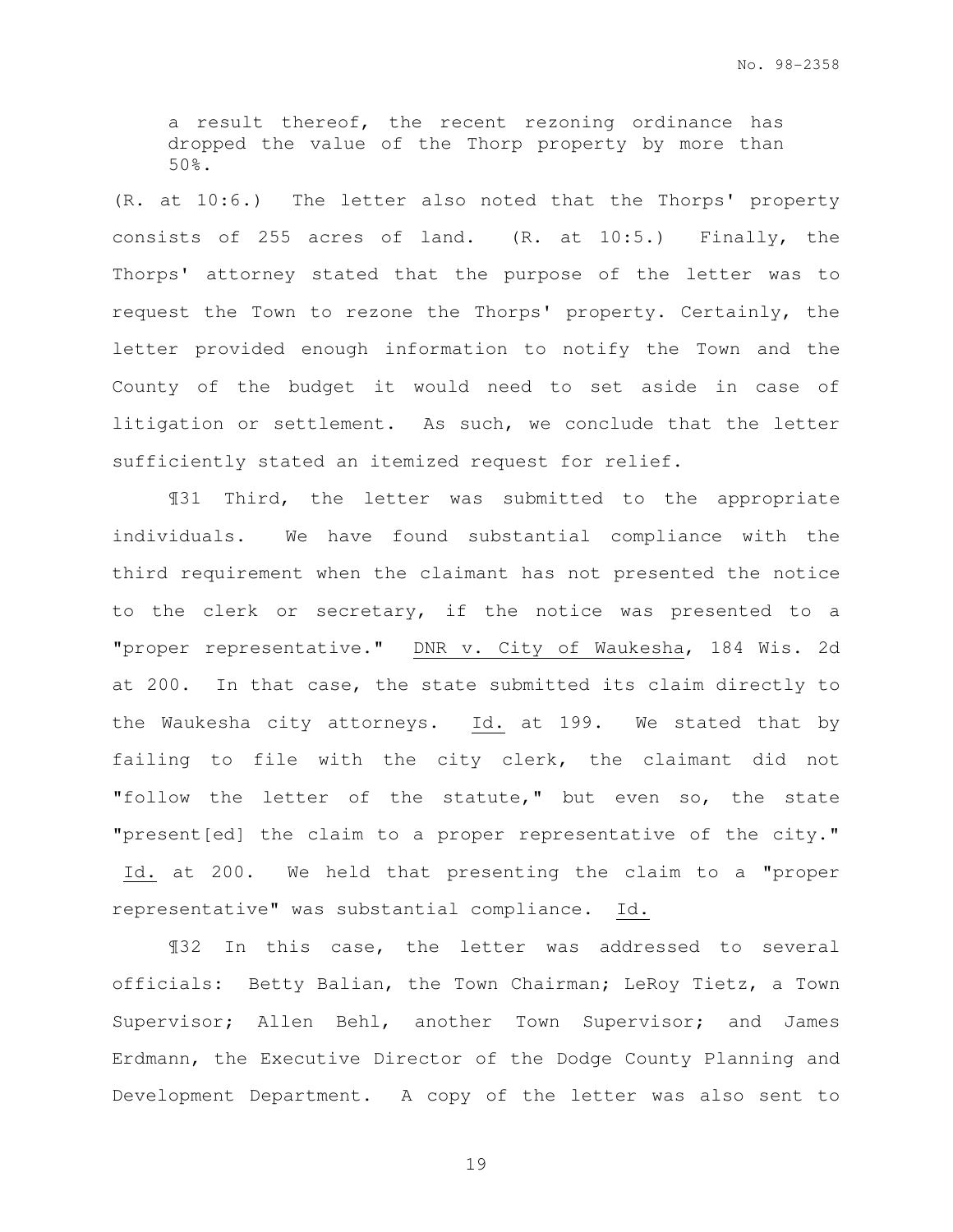Dan Creydt, the Town Planning Committee Chair; Joan Wilson, the Planning Committee Secretary; and Alfred Schoenike, a Planning Committee member. However, the letter was not sent to either the town clerk or the county clerk. While the statute was not followed literally in this case, the claim was presented to several individuals who were all involved in the rezoning effort. Under the circumstances in this case, the above-named Town and County officials were all proper representatives, and therefore, the Thorps substantially complied with the third requirement.

 ¶33 Finally, the claim was disallowed by both the Town and the County. The Town initially refused to rezone the Thorps' property for rural development, and the County flatly refused to rezone the property.

 ¶34 In sum, the Thorps satisfied the notice requirements of Wis. Stat. § 893.80(1) for the purpose of bringing any state claim.

III.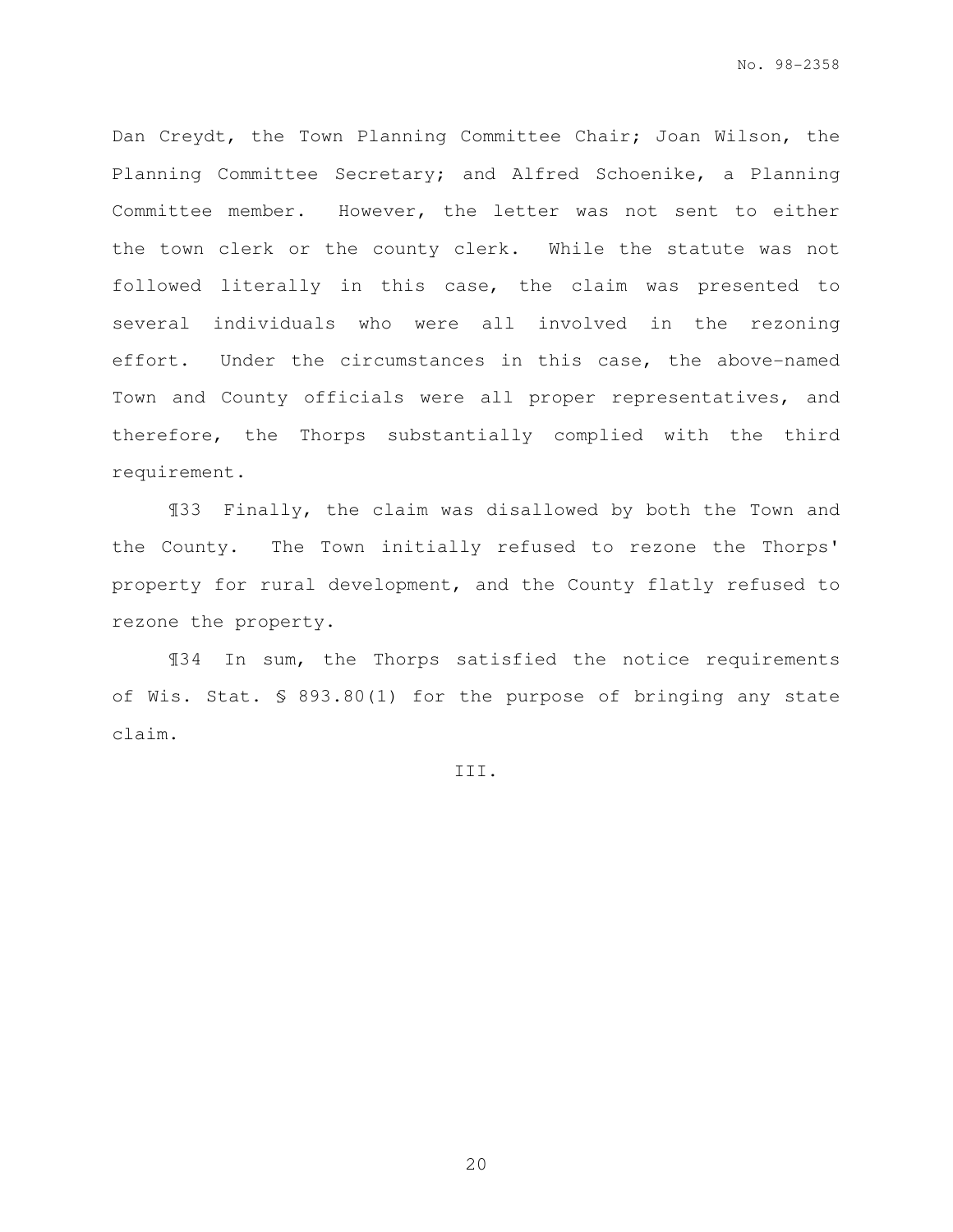¶35 We now turn to the constitutional claims presented in the Thorps' complaint. $^{11}$  We must determine whether the Thorps' complaint stated any claims for relief. On the second appeal, the court of appeals reviewed this case using standards appropriate for a dismissal motion, even though the circuit court and the parties treated the appeal as a review of a summary judgment motion. Thorp, 225 Wis. 2d at 684. The court of appeals did so because the Town and the County did not submit evidentiary materials in support of or in opposition to the motion. Id. We employ the same reasoning and thus the same approach as the court of appeals. The legal sufficiency of a complaint presents an issue of law, which we review de novo. Irby v. Macht, 184 Wis. 2d 831, 836, 522 N.W.2d 9 (1994) (overruled on other grounds, Sandin v. Conner, 515 U.S. 472 (1995)). In making our determination of the complaint's legal sufficiency, we accept the facts pleaded, and the reasonable inferences that may be drawn from those facts, as true. Id.

e<br>S

 $11$  We treat the Thorps' claims under the federal Constitution consistently with their claims under the state constitution because ordinarily there is no discernible difference in intent between the Equal Protection and Due Process Clauses under the Wisconsin Constitution and the United States Constitution. Compare U.S. Const. amend. XIV with Wis. Const. art. I, §§ 1, 8. State v. Agnello, 226 Wis. 2d 164, 180- 81, 593 N.W.2d 427 (1999) (stating that "[w]here . . . the language of the provision in the state constitution is 'virtually identical' to that of the federal provision or where no difference in intent is discernible, Wisconsin courts have normally construed the state constitution consistent with the United States Supreme Court's construction of the federal constitution") (citing State v. Tompkins, 144 Wis. 2d 116, 133, 423 N.W.2d 823 (1988)).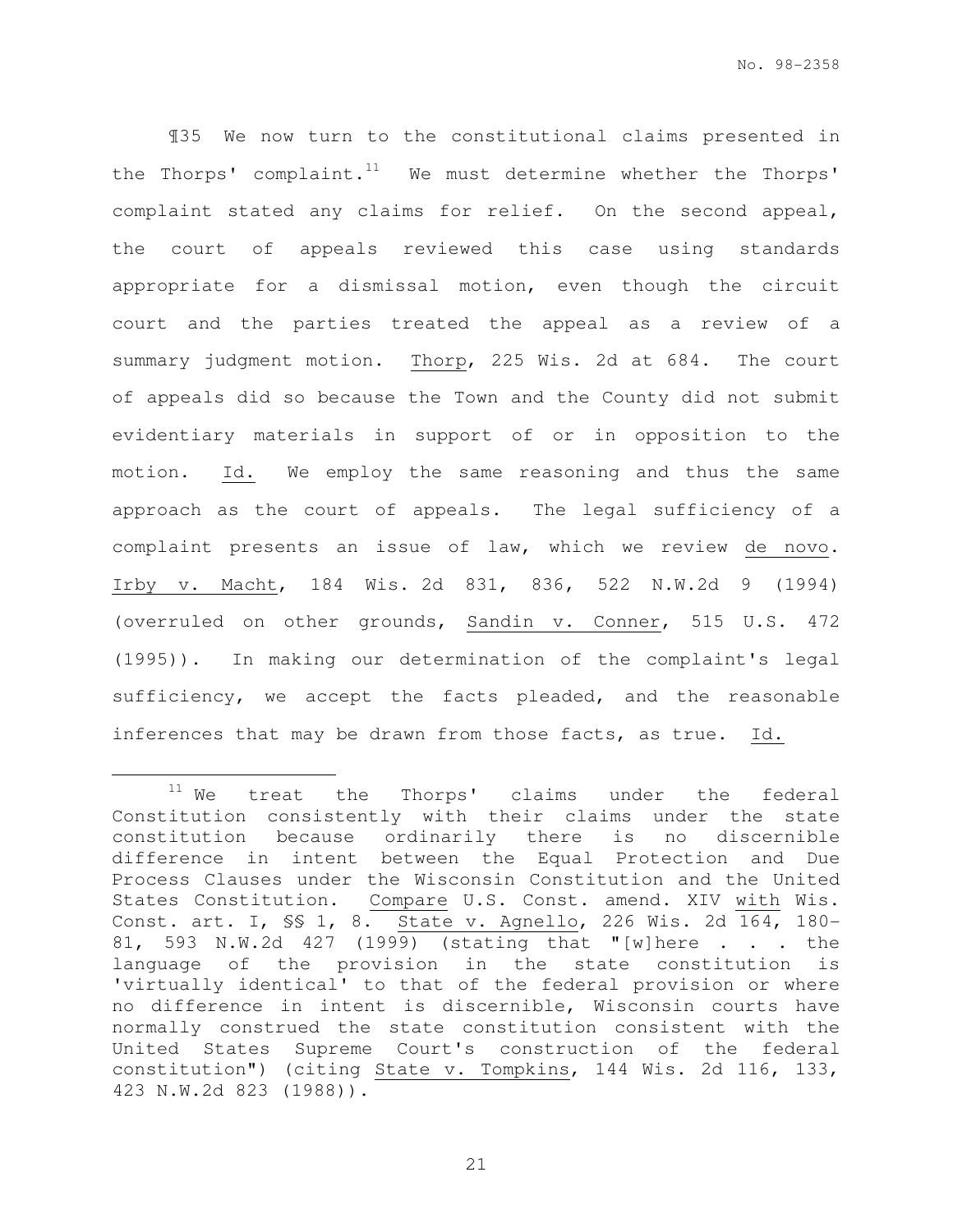¶36 The Thorps alleged that the zoning ordinance was invalid and violated their right to equal protection, substantive due process, and procedural due process. We conclude that the complaint stated a claim for deprivation of equal protection, but not a claim for deprivation of procedural or substantive due process. We first address the equal protection claim.

## THE EQUAL PROTECTION CLAIM

¶37 The Equal Protection Clause ensures that people will not be discriminated against with regard to "'statutory classifications and other governmental activity.'" Jackson v. Benson, 218 Wis. 2d 835, 901, 578 N.W.2d 602 (1998) (quoting Harris v. McRae, 448 U.S. 297, 322 (1980)); U.S. Const. amend. XIV, Wis. Const. art. I, § 1. See also Browndale v. Board of Adjustment, 60 Wis. 2d 182, 203-04, 208 N.W.2d 121 (1973) (stating that in the context of zoning ordinances, equal protection must be granted to those individuals who are similarly situated and who cannot be reasonably distinguished).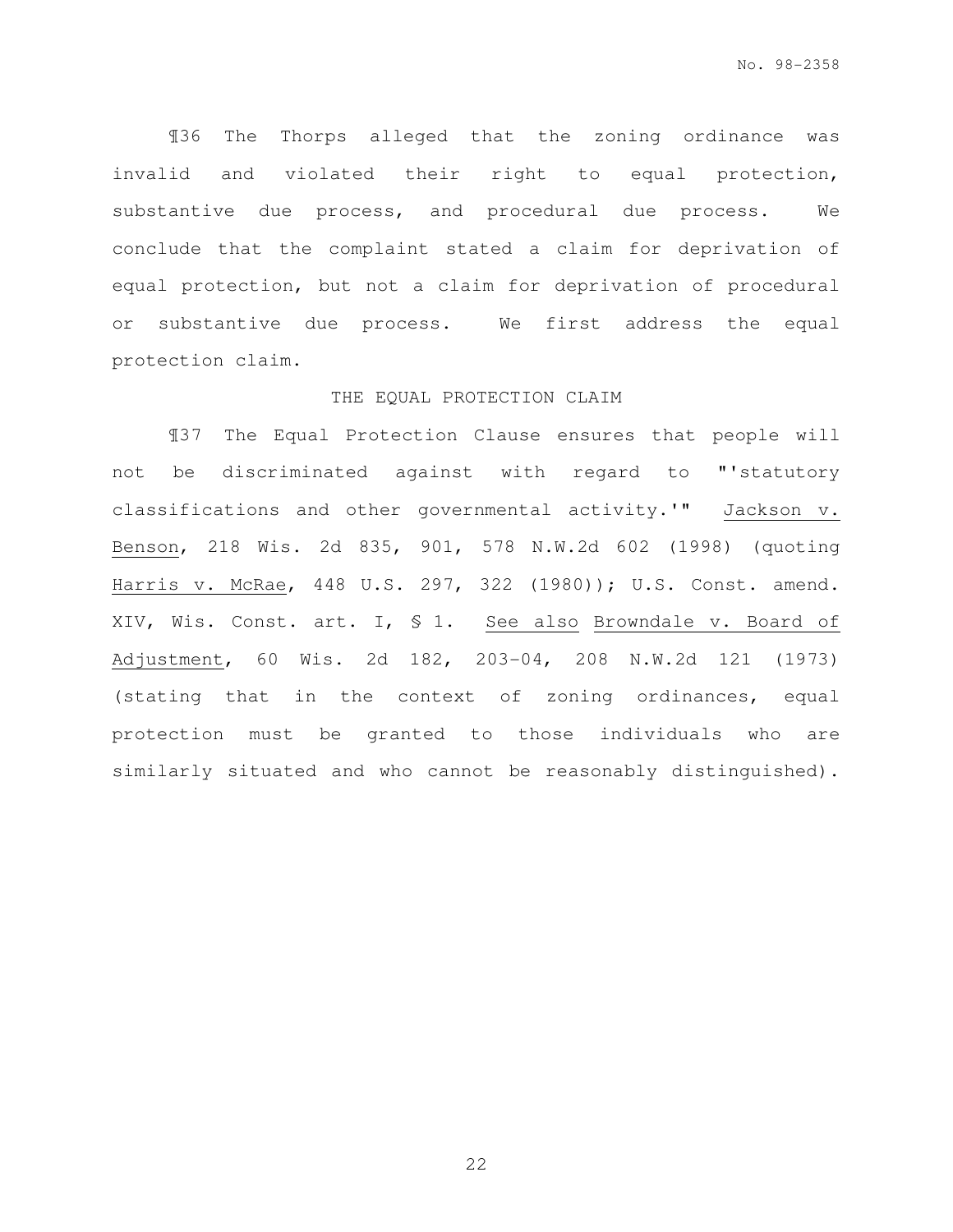¶38 Generally, two levels of judicial scrutiny are applied to equal protection challenges.<sup>12</sup> State ex rel. Watts  $v$ . Combined Community Serv., 122 Wis. 2d 65, 81 n.8, 362 N.W.2d 104 (1985). The first level of scrutiny applies to statutes (or ordinances) that involve "fundamental interests or rights, . . . suspect classifications or 'discrete and insular minorities.'" Id. (quoting United States v. Carolene Prod. Co., 304 U.S. 144, 153 n.4 (1938)). If a statute or governmental activity applies to one of the protected classes, a reviewing court applies a strict scrutiny test. In re Hezzie R., 219 Wis. 2d 848, 894, 580 N.W.2d 660 (1998). For a statute or ordinance to pass constitutional muster under strict scrutiny, a governmental entity "must prove that the classification is necessary to promote a 'compelling governmental interest' . . . . " Id. (quoting State v. Post, 197 Wis. 2d 279, 319, 541 N.W.2d 115 (1995)); State ex rel. Watts, 122 Wis. 2d at 81 n.8. Further, the classification must be carefully tailored so that the

e<br>S

 $12$  We note that the federal and state Equal Protection Clauses are interpreted in an equivalent manner. In re Hezzie R., 219 Wis. 2d 848, 893, 580 N.W.2d 660 (1998). The United States Supreme Court has also employed a middle level of scrutiny, in which a governmental entity must demonstrate the "'important governmental objectives'" served by the classification, and the substantial relationship between "'discriminatory means employed'" and "'the achievement of those objectives.'" United States v. Virginia, 518 U.S. 515, 533 (1996). This level of scrutiny has been applied to official classifications based on gender. Id. at 532. See also State ex rel. Watts v. Combined Community Serv., 122 Wis. 2d 65, 82 n.8, 362 N.W.2d 104 (1985) (suggesting that the middle level of scrutiny could be applied to a classification based on mental illness).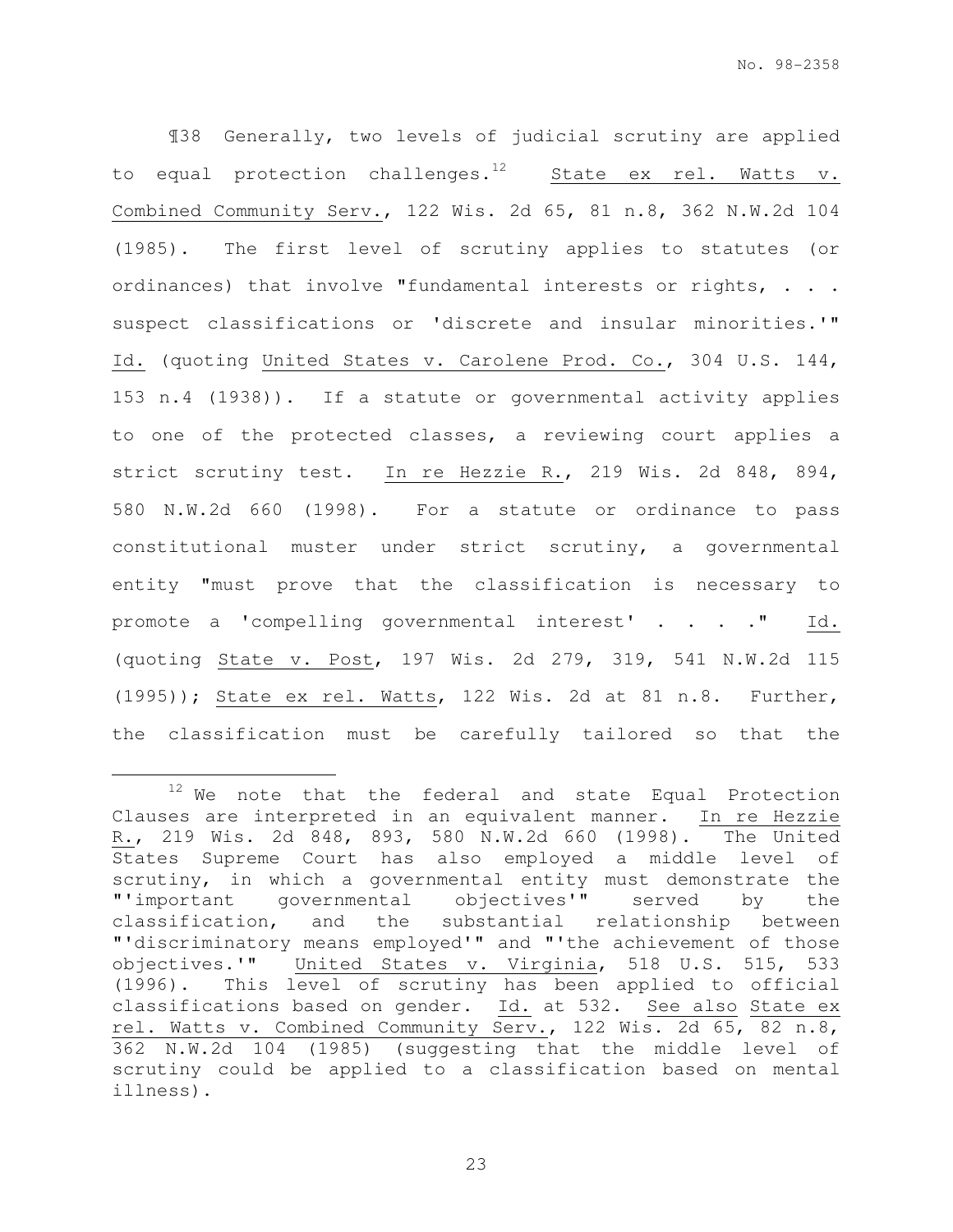statute or ordinance uses the least drastic means to achieve the compelling state interest. See State ex rel. Watts, 122 Wis. 2d at 82.

¶39 Nowhere have the Thorps alleged that they belong to a suspect class such as a racial minority. See Jackson, 218 Wis. 2d at 901-02. Moreover, it has been held that zoning does not involve fundamental rights. Kawaoka v. City of Arroyo Grande, 17 F.3d 1227, 1239 (9th Cir. 1994), cert. denied 513 U.S. 870 (1994). Because neither a suspect class nor a fundamental right is implicated in this case, the strict scrutiny test does not apply to the ordinance at issue.

¶40 The second level of scrutiny applies "[w]here a suspect class or fundamental interest is not involved . . . . " State ex rel. Watts, 122 Wis. 2d at 82 n.8. This level of scrutiny involves a rational basis test, wherein classifications are upheld "if they are in any way rationally related to the asserted purpose of the legislation." Id.; In re Hezzie R., 219 Wis. 2d at 894 (quoting State v. McManus, 152 Wis. 2d 113, 131, 447 N.W.2d 654 (1989)). The statute (or ordinance) must only meet a legitimate state interest. Id. We have also stated the test in terms of whether a legislative enactment is "reasonable and practical" in light of the government's objective in creating the legislation. In re Hezzie R., 219 Wis. 2d at 895 (quoting McManus, 152 Wis. 2d at 131).

¶41 Therefore, the Thorps' complaint must allege facts that the ordinance is not rationally related to its purpose. We conclude that the Thorps have alleged sufficient facts to state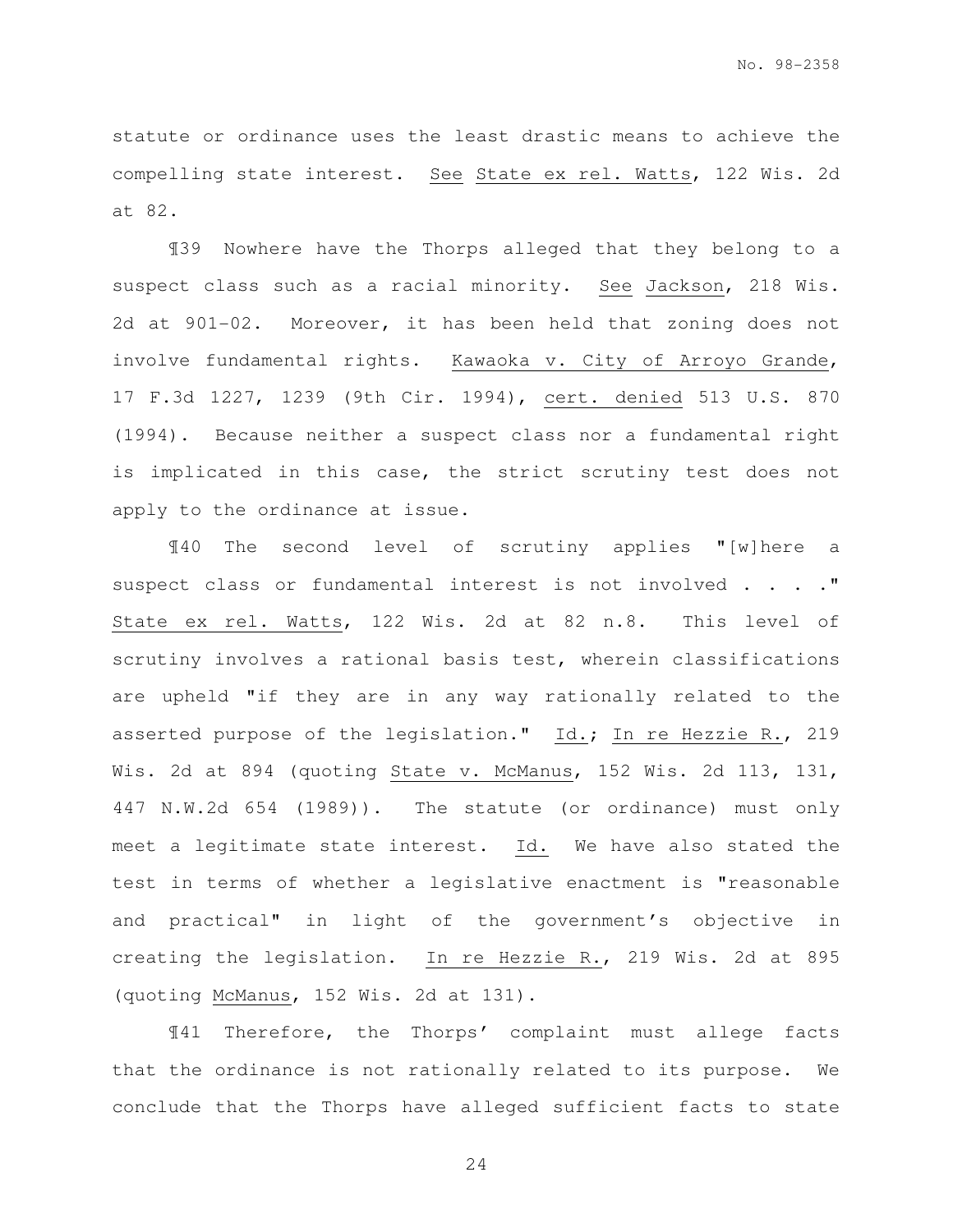a claim for deprivation of equal protection.<sup>13</sup> The following allegations from the complaint support the Thorps' claim that the ordinance lacks a rational basis:

- (b) The highest and best suited use of the Plaintiffs' property is not agricultural, but rather rural development. The Plaintiffs' land is hilly, rocky and has a light gravel soil base which dries out after any type of rain. The soil is very erodible. Part of the Plaintiffs' property is located within wet lands.
- (c) In adopting the new zoning map, the Town and County left numerous 'islands' throughout the Town that have not been rezoned and have been left with a rural development classification without any logical explanation. Some of the land that has kept its rural development classification is even more suitable for agricultural and farming than the Plaintiffs' own property. To that extent, there has been discriminatory zoning.

(R. at 1:4.) It appears from these pleadings, which we must accept as true, that the ordinance may not be "rationally related to the public health, safety, morals, or general

e<br>S

<sup>&</sup>lt;sup>13</sup> The Thorps alleged that the County Board violated their right to equal protection by not conducting a fair and impartial hearing. First, they alleged in subpart (f) of the first claim that Betty Balian, a member of both the Town Board and the County Board, as well as the County Planning and Surveyor Committee, was clearly biased against rural development. Therefore, the Thorps alleged, her participation in the rezoning violated the Thorps' right to a fair and impartial hearing. Second, in a separate claim, the Thorps alleged that the County Planning and Surveyor Committee Chairman misrepresented its vote regarding the rezoning. They also further characterized Balian's participation in the rezoning as improper. We do not address these allegations with regard to equal protection, however, because the Thorps have not requested such review by this court, and it was not an issue presented to the court of appeals.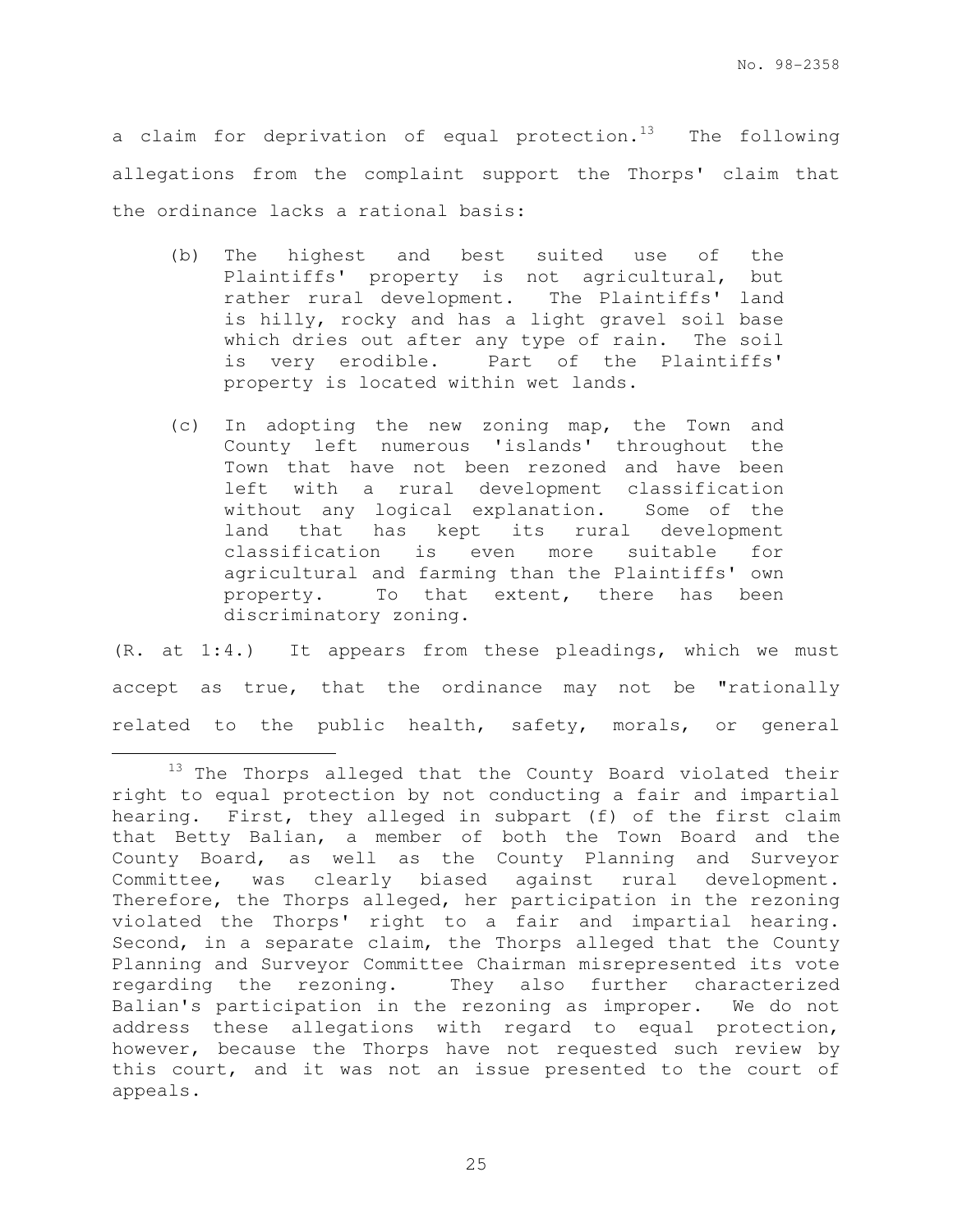welfare" of the Town of Lebanon residents. State ex rel. Grand Bazaar v. Milwaukee, 105 Wis. 2d 203, 211, 313 N.W.2d 805 (1982). The pleadings indicate that the Town may have engaged in wholesale rezoning efforts, without examining the particular suitability of the land to its zoned usage.

 ¶42 Citing case law from the Seventh Circuit and the District Court for the Eastern District of Wisconsin, the County argues that "[t]he Thorps do not allege any intentional discrimination based on their membership in a particular group" and that the Thorps' allegations merely amount to claims of imperfect zoning. (Resp't County Br. at 9-11.) We have already established that the first level of scrutiny applicable to suspect classifications is not at issue in this case. As such, the Thorps' membership in a group or class is irrelevant to a determination of whether a rational basis exists for the ordinance, since the question of a suspect class is not involved in application of the rational basis test. See Penterman, 211 Wis. 2d at 483-84.

 ¶43 The County also argues that the Thorps are barred from making an equal protection claim because they did not avail themselves of an adequate state law remedy, namely certiorari review under Wis. Stat. § 68.13. In support of that proposition, the County notably cites to Weber, 129 Wis. 2d at 76, and Davis v. City of Elkhorn, 132 Wis. 2d 394, 398, 393 N.W.2d 95 (Ct. App. 1986). However, these cases dealt with procedural due process violations, not equal protection violations. As we will discuss later, the availability of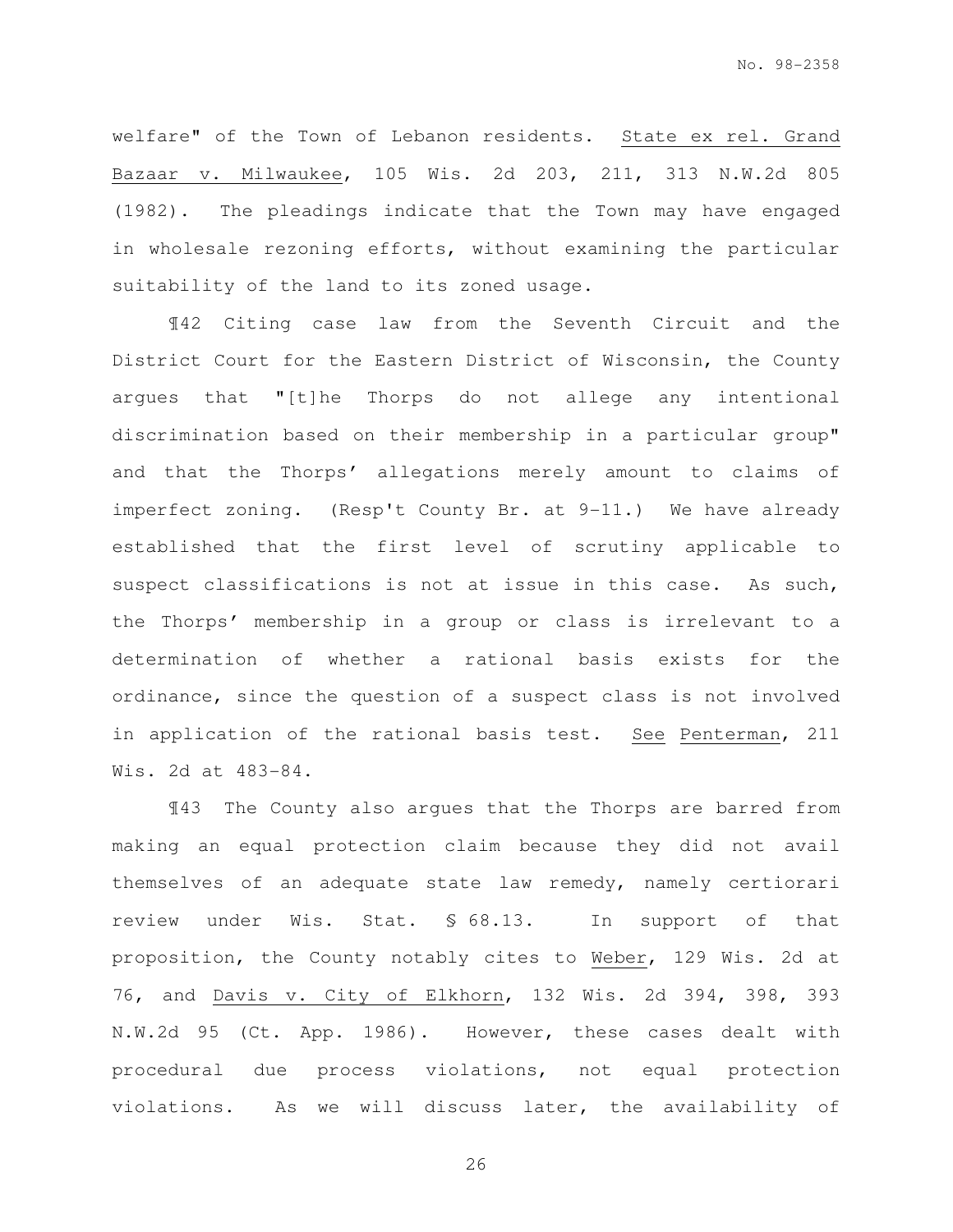certiorari review satisfies the requirement for procedural due process, Irby, 184 Wis. 2d at 843, but it does not satisfy the requirement for equal protection. The Thorps brought a § 1983 claim requesting money damages. While it is possible to make an equal protection argument under certiorari review, see e.g., State ex rel. Madison Landfills, Inc. v. Dane County, 183 Wis. 2d 282, 285, 515 N.W.2d 322 (Ct. App. 1994), monetary damages are not one of the forms of relief Wis. Stat. § 68.13 authorizes a court to grant. Wisconsin Stat. § 68.13(1)-Judicial Review-states in pertinent part that a court "may affirm or reverse the final determination, or remand to the decision maker for further proceedings consistent with the court's decision." Monetary damages are therefore not available to a plaintiff seeking relief under § 68.13. However, such a plaintiff could join a claim for monetary damages with a Chapter 68 certiorari review, but is not required to do so. Hanlon v. Town of Milton, 2000 WI 61, ¶4 \_\_\_ Wis. 2d \_\_\_, \_\_\_ N.W.2d \_\_\_. Because the Thorps could not have received adequate relief by certiorari review of their equal protection violation claim, we conclude that their § 1983 action was not barred by the existence of a state law remedy in this instance.

 ¶44 Finally, we note that the burden on a plaintiff to prove that an ordinance lacks a rational relationship to a valid governmental objective is difficult. The rational basis test has been characterized as creating a "frequently insurmountable task" for the challenger of an ordinance to prove "beyond a reasonable doubt that the ordinance possesses no rational basis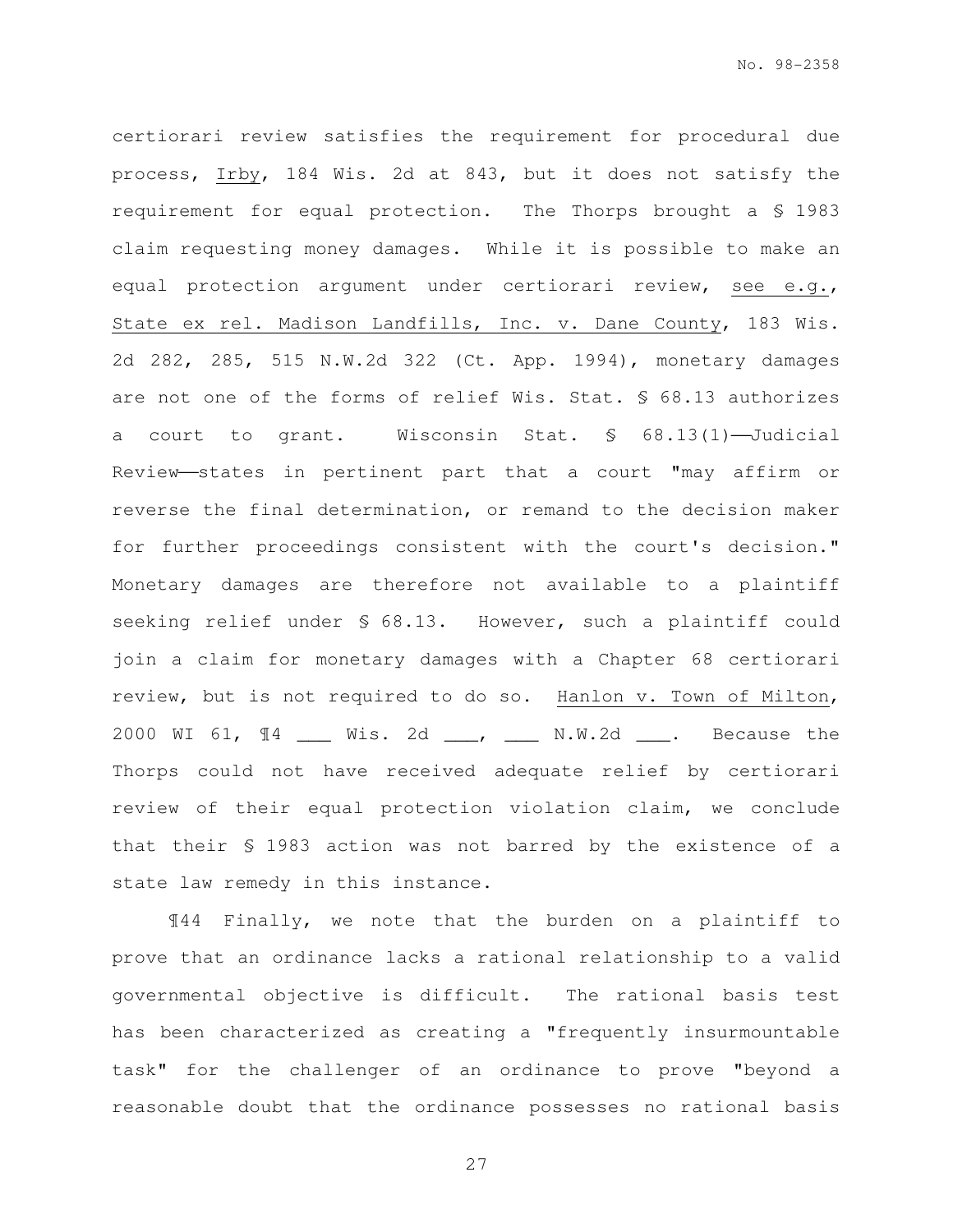to any legitimate municipal objective." Grand Bazaar, 105 Wis. 2d at 209. Moreover, ordinances enjoy a presumption of validity, even when they are challenged on the basis of equal protection. State v. Post, 197 Wis. 2d 279, 301, 541 N.W.2d 115 (1995). An opponent of an ordinance must establish the ordinance's unconstitutionality beyond a reasonable doubt. Id.; Kmiec v. Town of Spider Lake, 60 Wis. 2d 640, 651, 211 N.W.2d 471 (1973). We agree with the court of appeals, however, that our determination relates to the sufficiency of the Thorps' pleadings, not their ability to prove an equal protection claim. Thorp, 225 Wis. 2d at 692. As such, the "frequently insurmountable" presumptions and burdens associated with the rational basis test do not apply at this point in the inquiry. Grand Bazaar, 105 Wis. 2d at 209.

## THE SUBSTANTIVE DUE PROCESS CLAIM

 ¶45 Second, the Thorps did not state a claim for violation of substantive due process. The Substantive Due Process Clause also emanates from the Fourteenth Amendment. Penterman, 211 Wis. 2d at 480. See also Wis. Const. art. I, § 8. It protects individuals against governmental actions that are arbitrary and wrong, "'regardless of the fairness of the procedures used to implement them.'" Id. Substantive due process forbids a government from exercising "power without any reasonable justification in the service of a legitimate governmental objective." County of Sacramento v. Lewis, 523 U.S. 833, 846 (1998). A substantive due process claim may apply to a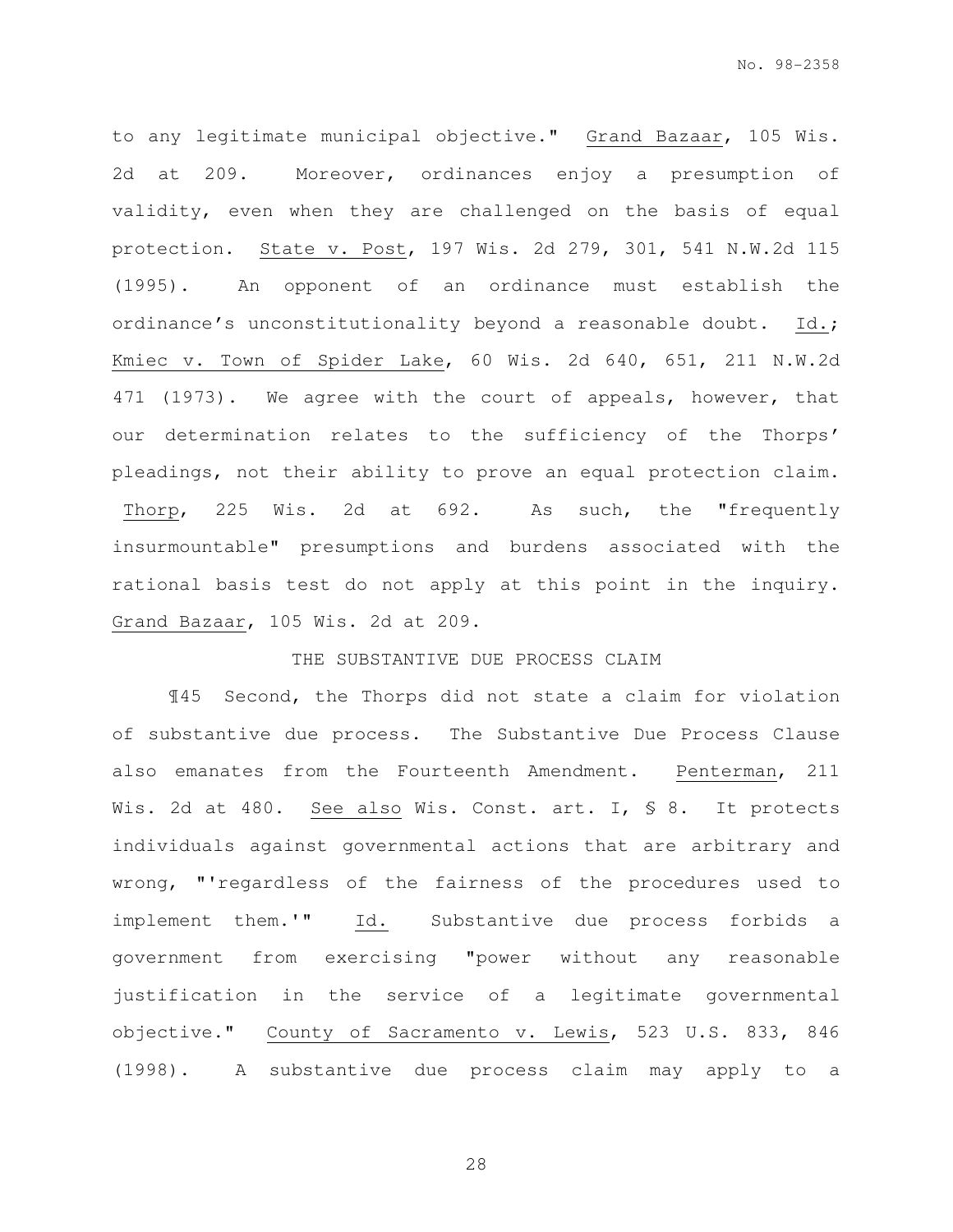violation of property interests. $14$  New Burnham Prairie Homes, Inc. v. Village of Burnham, 910 F.2d 1474, 1480 (7th Cir. 1990). See also Brady v. Town of Colchester, 863 F.2d 205, 216 (2d Cir. 1988) (when a party may have been denied a building permit because of "impermissible political animus," the party may claim a violation of substantive due process); Bello v. Walker, 840 F.2d 1124, 1129-30 (3d Cir. 1988), cert. denied, 488 U.S. 851 (1988) (a party may bring a substantive due process claim if evidence shows the denial of a permit for "partisan political or personal reasons"); Scott v. Greenville County, 716 F.2d 1409, 1420-21 (4th Cir. 1983) (a party's substantive due process claim was allowed when a county moratorium on building permits appeared to be intended only for the party's application). In Euclid v. Ambler Realty Co., 272 U.S. 365 (1926), the United States Supreme Court first articulated the Substantive Due Process Clause in relationship to a zoning ordinance. It stated that a zoning ordinance is unconstitutional when its "provisions are clearly arbitrary and unreasonable, having no substantial relation to the public health, safety, morals or general welfare." Id. at 395. The Euclid test was later affirmed in Village of Arlington Heights v. Metropolitan Hous. Dev. Corp., 429 U.S. 252, 263 (1977); Village of Belle Terre v. Boraas, 416

e<br>S

 $14$  The Seventh Circuit requires a "plaintiff [to] show either a separate constitutional violation or the inadequacy of state law remedies," besides showing the arbitrary and irrational nature of a decision. Polenz v. Parrott, 883 F.2d 551, 558-59 (7th Cir. 1989).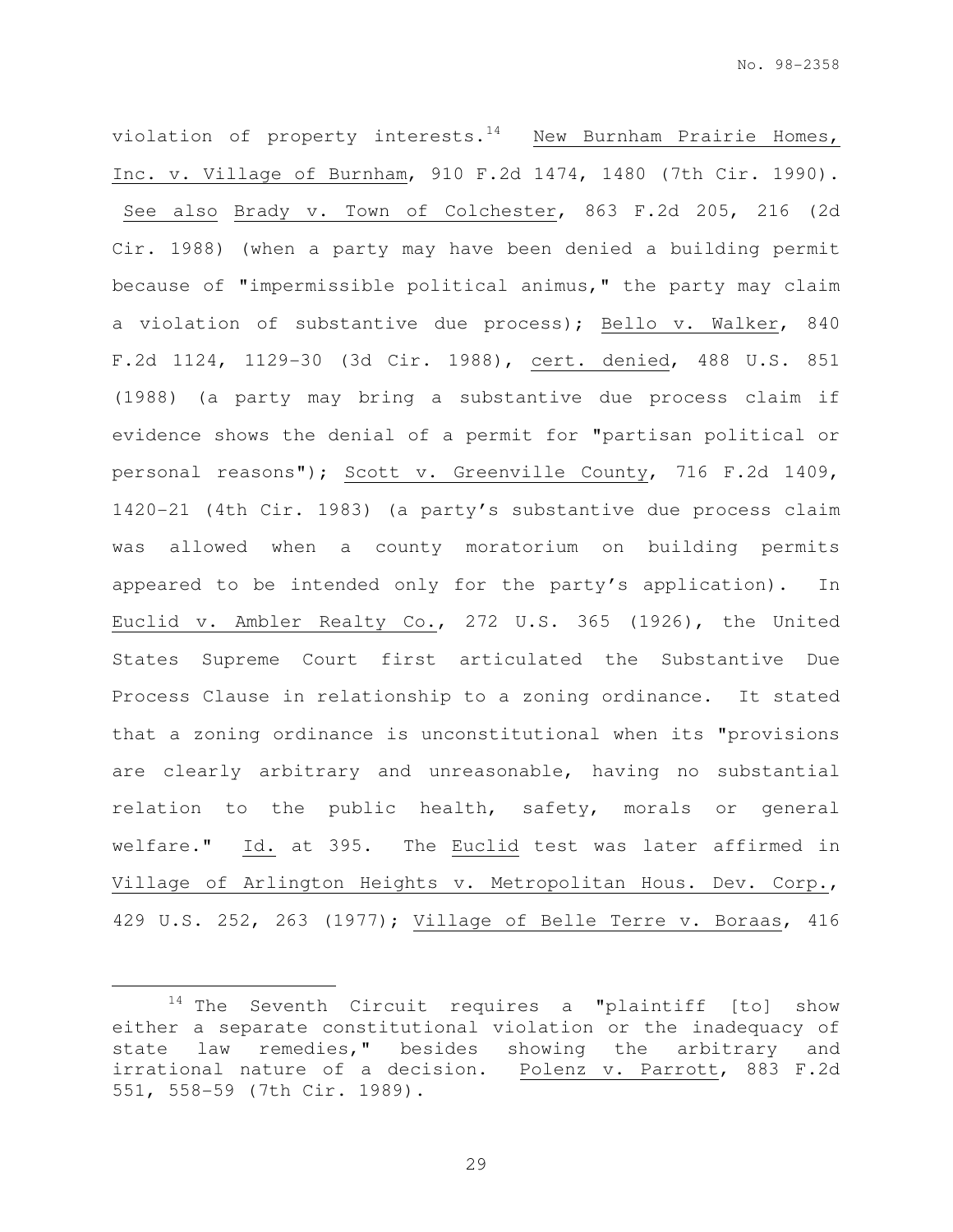U.S. 1, 3-5 (1974); and Nectow v. City of Cambridge, 277 U.S. 183, 187 (1928).

¶46 This court has stated that when evaluating a substantive due process claim, a plaintiff must demonstrate that he or she has been deprived of a liberty or property interest that is constitutionally protected. Penterman, 211 Wis. 2d at 480. See also Board of Regents v. Roth, 408 U.S. 564, 577 (1972). A property interest is constitutionally protected if "state law recognizes and protects that interest." Penterman, 211 Wis. 2d at 480.

¶47 The Thorps argue that they have alleged a deprivation of substantive due process in both their first and third claims. The first claim relates to the invalidity of the zoning ordinance, and the third claim relates to the denial of a fair and impartial hearing.

¶48 We address the allegations contained in the claim relating to the invalidity of the ordinance first. In their complaint, the Thorps stated that their substantive due process rights were violated because the Town failed to comply with the five member zoning committee requirement as set forth in Wis. Stat. § 60.61(4). The alleged violation of § 60.61(4) relates to the procedures used to create the zoning ordinance, not the property interest the Thorps have in their land. In Roth, 408 U.S. at 577-78, the United States Supreme Court held that an assistant professor at the University of Wisconsin-Oshkosh did not have a property interest in his employment because his tenure was not secured by state statute or university rule.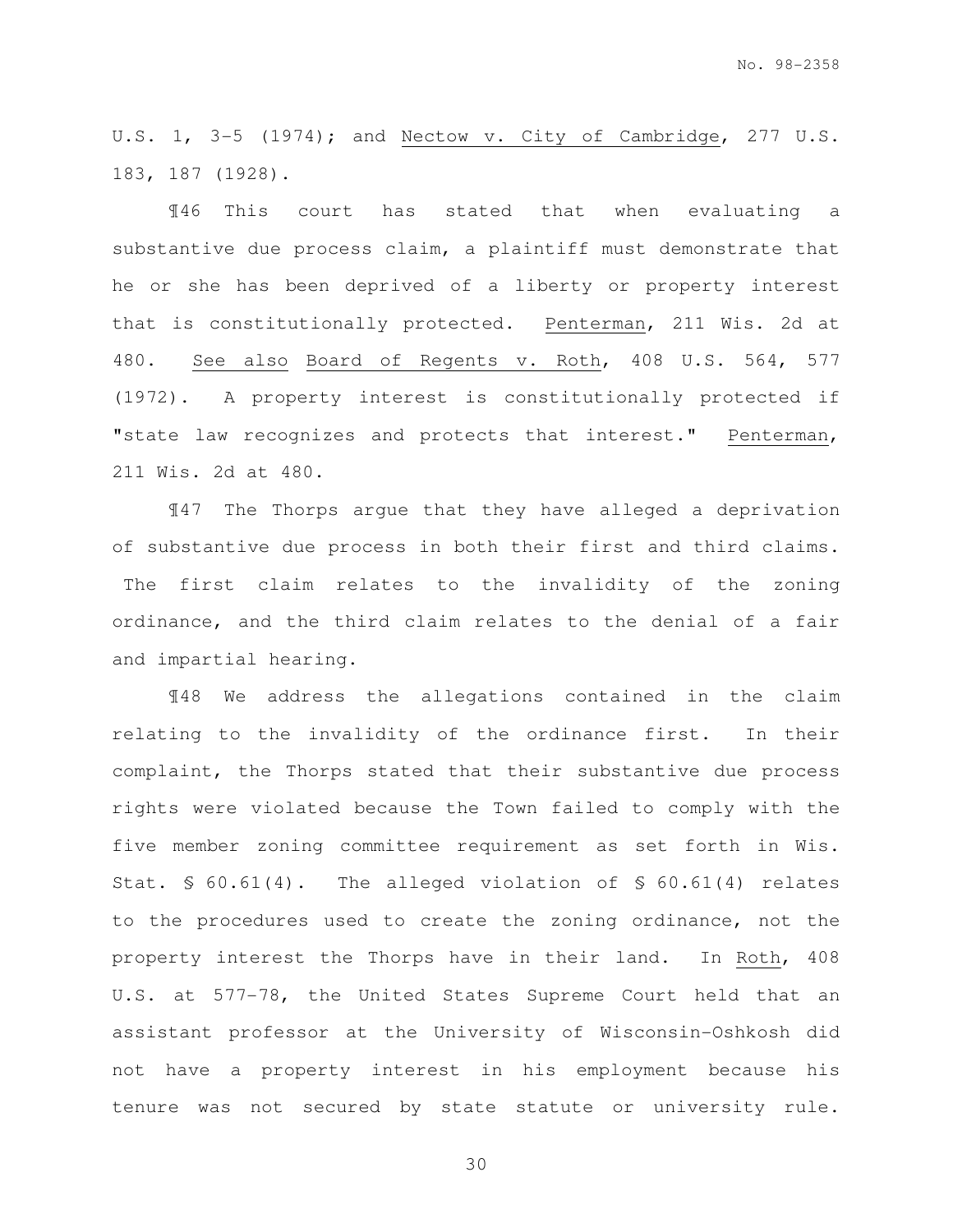Likewise, in this case the Thorps do not have a property interest in their land which was secured by § 60.61(4) or similar state statute. Section 60.61(4) involves procedures for enacting town zoning ordinances.

¶49 The Thorps also alleged that the Town and the County misinterpreted and misused the various surveys that were conducted before the rezoning was implemented. Similarly, we agree with the court of appeals that the Thorps' allegations do not constitute a violation of substantive due process. Smithfield Concerned Citizens for Fair Zoning v. Town of Smithfield, 907 F.2d 239, 245 (1st Cir. 1990) (stating that a governmental entity does not have to justify its actions by the use of any specific studies).

¶50 Finally, we note the similarity between the test for a violation of equal protection and substantive due process: one test deals with the rational basis for a statute or ordinance, while the other test deals with the arbitrariness of the statute or ordinance. See Daniel R. Mandelker, Land Use Law, § 2.47 (4th ed. 1997). Here, the court of appeals found that the Thorps' remaining allegations supporting a substantive due process claim were better suited to their equal protection claim, and therefore, did not permit the Thorps to use the allegations to support both claims. Thorp, 225 Wis. 2d at 699. We agree. In Sacramento, the United States Supreme Court expressed its reluctance to expand the concept of substantive due process and stated that "'where a particular amendment provides an explicit textual source of constitutional protection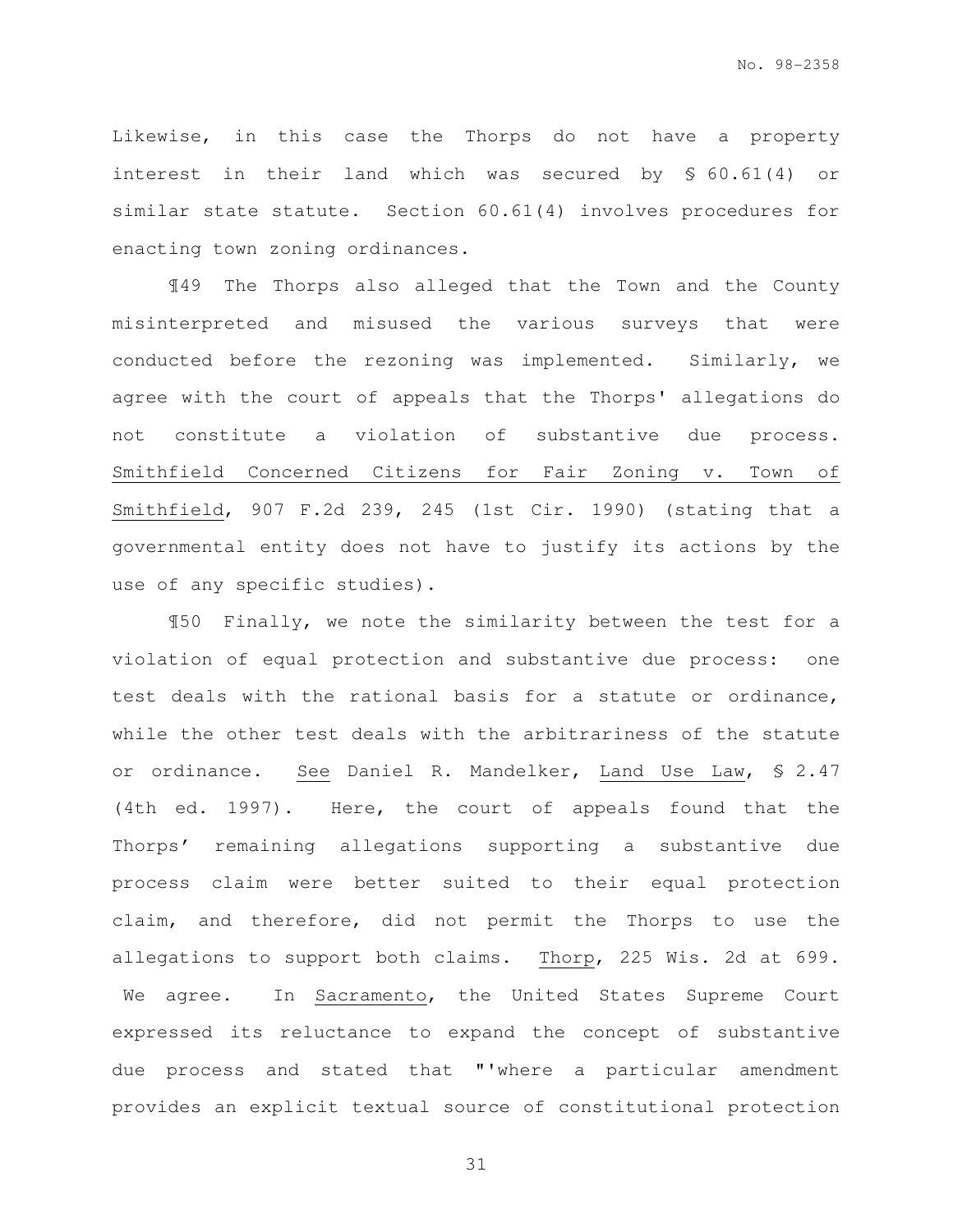against a particular sort of government behavior, that Amendment, not the more generalized notion of substantive due process, must be the guide for analyzing these claims.'" 523 U.S. at 842. Because the factual allegations pertaining to the classification of the Thorps' property and other Town properties support the Thorps' equal protection claim, we necessarily do not address them with regard to the substantive due process claim.

¶51 We also do not address the allegations in the complaint relating to the denial of a fair and impartial hearing at this point in our analysis. The denial of a fair and impartial hearing implicates the procedural component of due process, not the substantive component. See Goldberg v. Kelly, 397 U.S. 254, 271 (1970).

¶52 We conclude that the Thorps' complaint does not make any allegations that the zoning ordinance was clearly arbitrary and unreasonable.

## THE PROCEDURAL DUE PROCESS CLAIM

 ¶53 Third, the Thorps have not stated a claim for relief under the Procedural Due Process Clause. Like equal protection and substantive due process rights, procedural due process rights emanate from the Fourteenth Amendment. Penterman, 211 Wis. 2d at 473. See also Wis. Const. art. I, § 8. The procedural due process clause protects individuals from governmental "denial of fundamental procedural fairness." Sacramento, 523 U.S. at 845-46. "[A] plaintiff must show a deprivation by state action of a constitutionally protected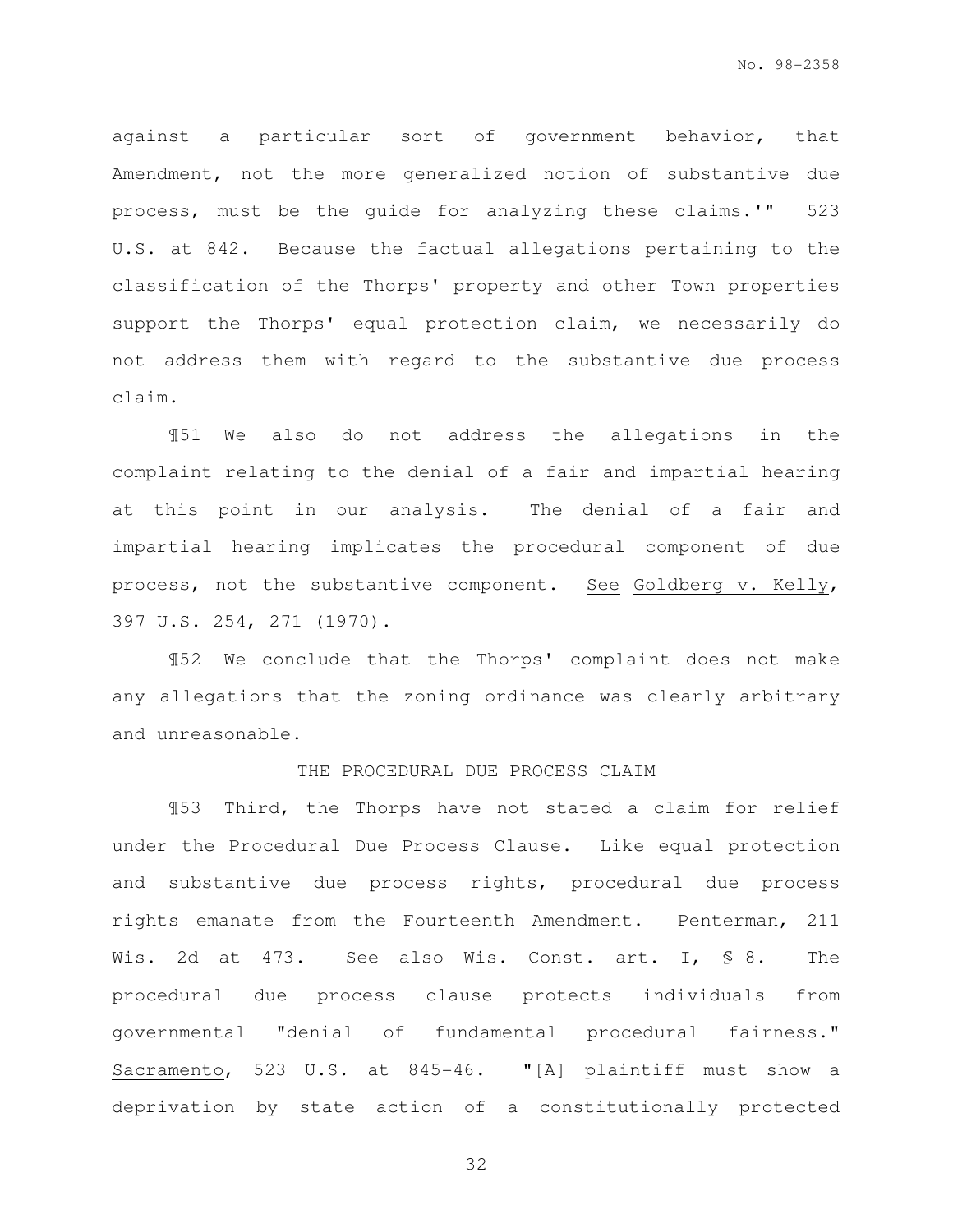interest in 'life, liberty, or property' without due process of law." Id. (citing Zinermon v. Burch, 494 U.S. at 125). The requirement of procedural due process is met if a state provides adequate post-deprivation remedies. Irby, 184 Wis. 2d at 843.

 ¶54 The state provides an adequate post-deprivation remedy in the form of certiorari. See State ex rel. Johnson v. Cady, 50 Wis. 2d 540, 549-50, 185 N.W.2d 306 (1971). The adequate post-deprivation remedy available to the Thorps was to petition for certiorari review under Wis. Stat. § 68.13.

¶55 In this case, the Thorps alleged that they were denied the right to a fair and impartial hearing, in violation of their procedural due process rights. There is no indication in the complaint that the Thorps sought certiorari review under either the statute or the common law. The complaint neither cited to Wis. Stat. § 68.13, nor did it state that certiorari review was requested. Moreover, the Thorps failed to comply with the requirements of § 68.13 because they did not seek review within 30 days of the final determination.

¶56 Citing Tobler v. Door County, 158 Wis. 2d 19, 25, 461 N.W.2d 775 (1990), the Thorps argue that by filing an ordinary summons and complaint they commenced a review by writ of certiorari. However, Tobler is distinguishable because in Tobler, the complaint specifically "asked the circuit court to issue a writ of certiorari and to review the decision of the Door County Board of Adjustments." 158 Wis. 2d at 20-21. Here, the Thorps did not ask for issuance of a writ of certiorari in their complaint. As such, the Thorps did not meet the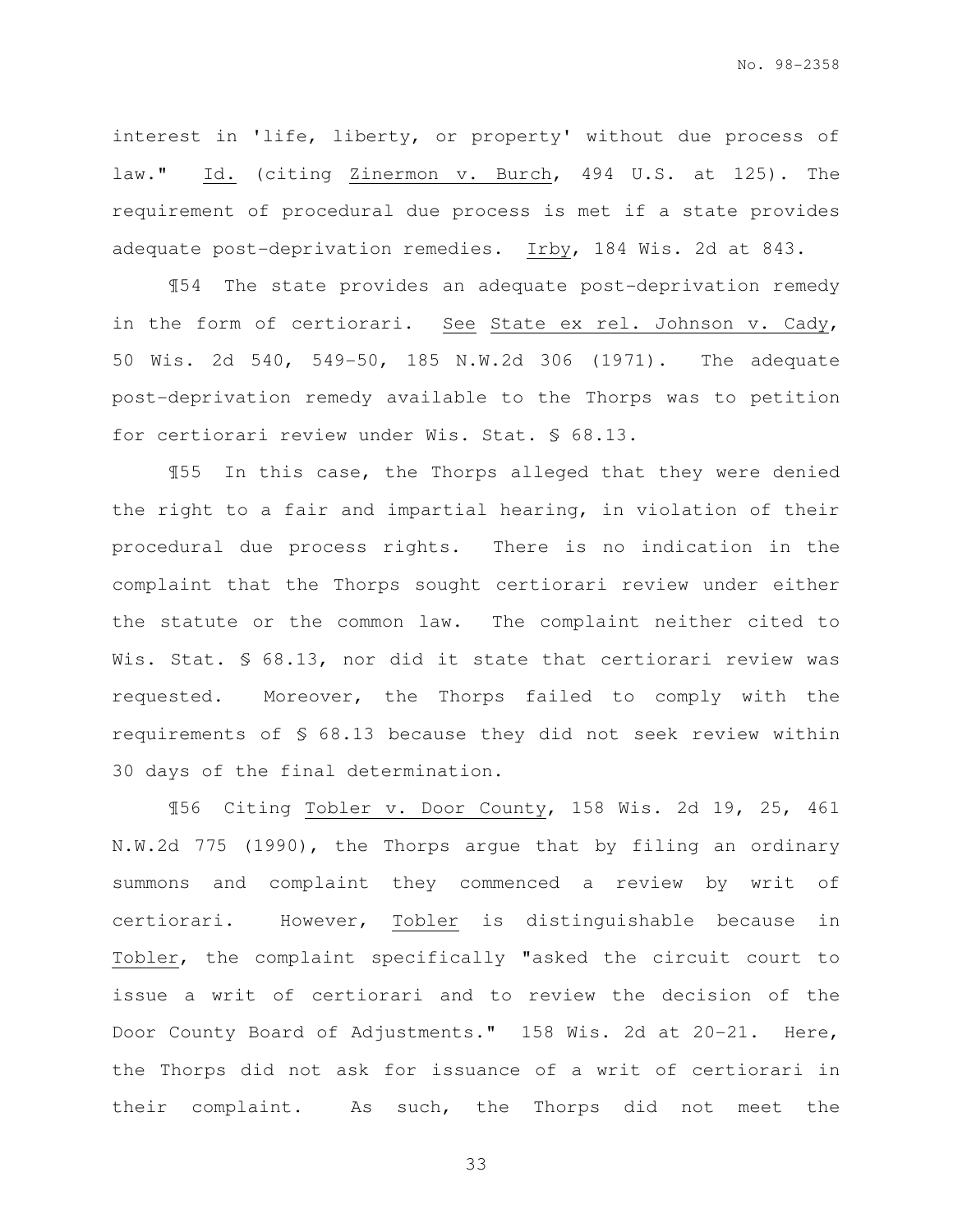requirements of either statutory or common law certiorari. Because the Thorps did not use the available state law remedy, they may not now claim that they were denied procedural due process.

#### IV.

 ¶57 The last issue we address is the dismissal of the Town of Lebanon. The court of appeals concluded that the circuit court properly dismissed the Town from any constitutional deprivations on the basis that the Town voted to grant the Thorps' rezoning request. However, the court of appeals found that the Town could not be dismissed on that basis as to the equal protection claim, since that claim related to the invalidity of the ordinance itself. We agree with the court of appeals. The Town was involved in the development of the revised zoning map. As such, the Thorps may be entitled to relief from the Town if they succeed in their equal protection claim. See Zinn v. State, 112 Wis. 2d 417, 423, 334 N.W.2d 67 (1983) (stating that a party may only be dismissed if a complaint clearly shows that the plaintiff will not be entitled to relief from the party).

### V.

 ¶58 We conclude that the Thorps have stated a claim for relief alleging violation of equal protection. However, they are barred from asserting a claim for either substantive or procedural due process. Their factual allegations do not support a claim for substantive due process, and the availability of a remedy by certiorari satisfies the procedural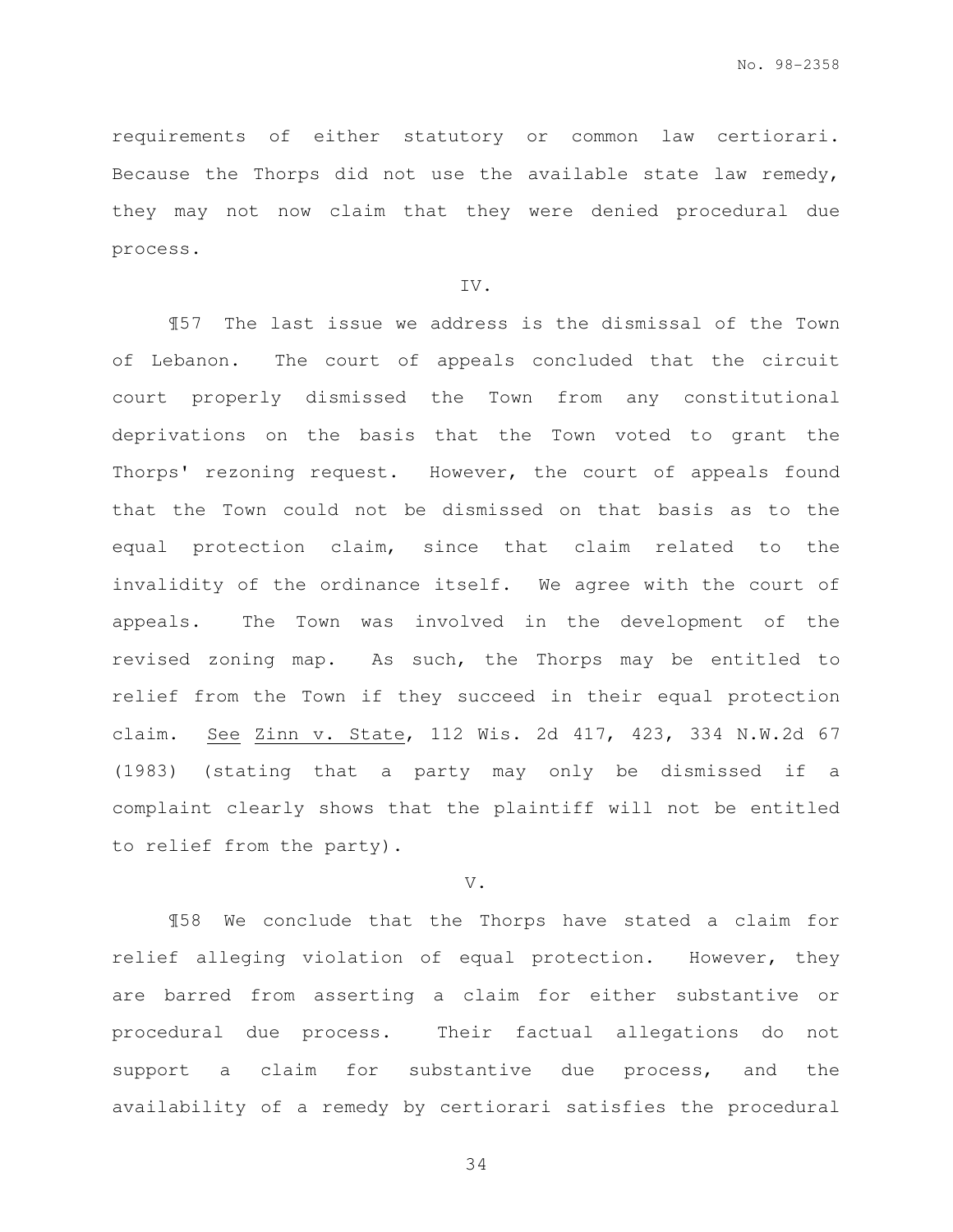due process requirements. We also conclude that the Thorps are not in violation of statutory notice requirements. According to Felder, the federal constitutional claims brought under 42 U.S.C. § 1983 do not have to comply with the Wisconsin notice statute, Wis. Stat. § 893.80(1). Furthermore, the Thorps satisfied the requirements of § 893.80(1). Finally, we conclude that the Town should not be dismissed from this action because the Thorps may be entitled to relief from the Town on their equal protection claim.

By the Court.—The decision of the court of appeals is affirmed.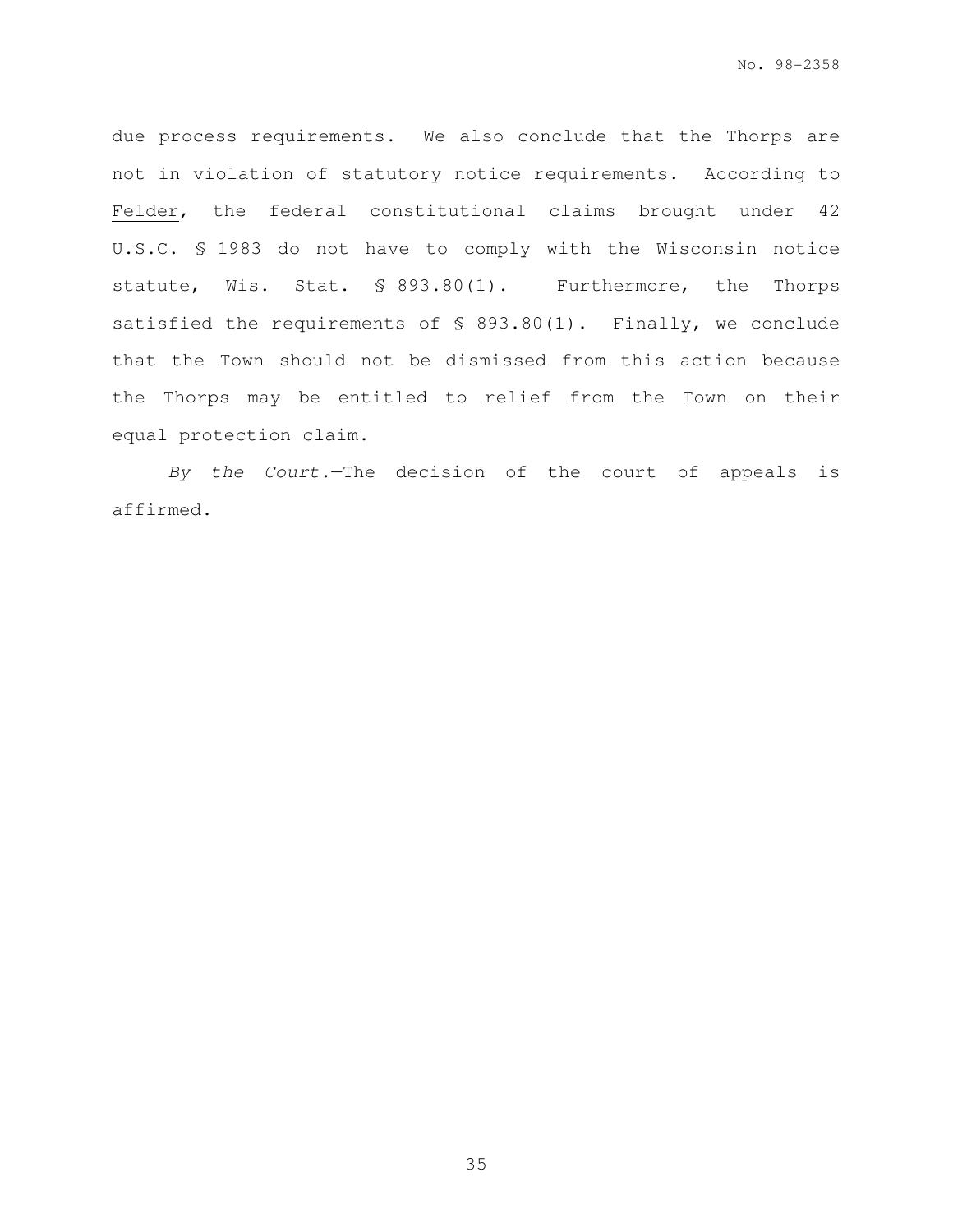¶59 SHIRLEY S. ABRAHAMSON, CHIEF JUSTICE (concurring). I join the majority opinion except for the discussion about substantive due process. I write separately to state that I would adopt the court of appeals discussion of the plaintiffs' substantive due process claim, Thorp v. Town of Lebanon, 225 Wis. 2d 672, 697-99, 593 N.W.2d 878 (Ct. App. 1999), in lieu of the discussion in the majority opinion at ¶¶ 45-52.

¶60 I agree with the court of appeals, 225 Wis. 2d at 697- 99, that the law is unsettled about whether a zoning challenge can state a claim for violation of substantive due process. The majority dismisses the plaintiffs' substantive due process claim based on the alleged violation of Wis. Stat. § 60.61(4) by noting that the statute does not secure plaintiffs with property rights in their land. Majority op. at ¶ 48. The opinion's language suggests that plaintiffs need a statutorily created right to have a property interest in their land. I disagree.

¶61 For the reasons stated, I join the opinion except for the paragraphs relating to substantive due process. I would adopt the opinion of the court of appeals on this issue.

¶62 I am authorized to state that Justices ANN WALSH BRADLEY and DIANE S. SYKES join this concurrence.